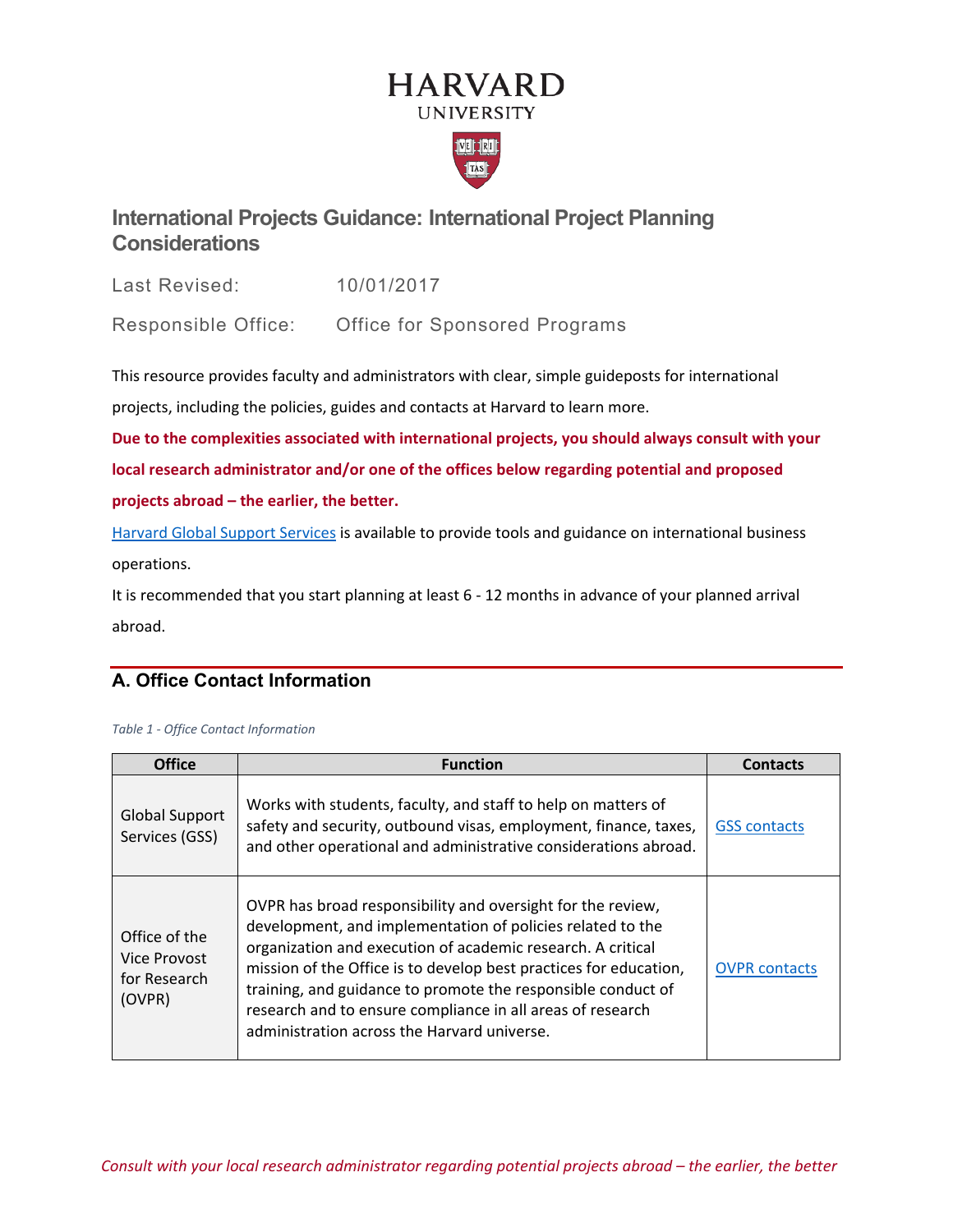| <b>Office</b>                                                                                                                            | <b>Function</b>                                                                                                                                                                                            | <b>Contacts</b>                                                                                                                               |
|------------------------------------------------------------------------------------------------------------------------------------------|------------------------------------------------------------------------------------------------------------------------------------------------------------------------------------------------------------|-----------------------------------------------------------------------------------------------------------------------------------------------|
| Office for<br>Sponsored<br>Programs (OSP)<br>/ HMS Office of<br>Research<br>Administration<br>(ORA) / HSPH<br>Research<br>Administration | These offices have responsibility for sponsored programs across<br>the entire lifecycle of the award, including pre-award, research<br>finance, and sponsored financial reporting, billing and collection. | University area:<br><b>OSP</b> contacts<br>Longwood area:<br><b>HMS &amp; HSDM</b><br>Contacts, HSPH<br><b>Contacts</b>                       |
| Institutional<br><b>Review Board</b><br>(IRB)                                                                                            | The IRB reviews research projects involving human participants,<br>working with investigators to ensure adequate protection and<br>informed, un-coerced consent.                                           | University area:<br><b>CUHS</b> contacts<br>Longwood area:<br><b>Harvard</b><br>Longwood<br><b>Campus IRB</b>                                 |
| The<br>Institutional<br><b>Animal Care</b><br>and Use<br>Committee<br>(IACUC)                                                            | The IACUC works to ensure that animal research is held to the<br>highest ethical standards and carried out in accordance with<br>regulatory requirements.                                                  | University area:<br><b>RAS contacts</b><br>Longwood area:<br><b>IACUC contacts</b>                                                            |
| Office of<br>Technology<br>Development                                                                                                   | Office of Technology Development fosters technology<br>commercialization through venture creation and intellectual<br>property licensing of patents.                                                       | <b>OTD</b> contacts                                                                                                                           |
| Research Data<br>Security                                                                                                                | Federal law and Harvard policy provide specific guidance for<br>protecting research data.                                                                                                                  | Harvard<br><b>Research Data</b><br><b>Security Policy</b><br>(HRDSP)<br><b>GSS: IT &amp; Data</b><br><b>Security</b><br>Research<br>Computing |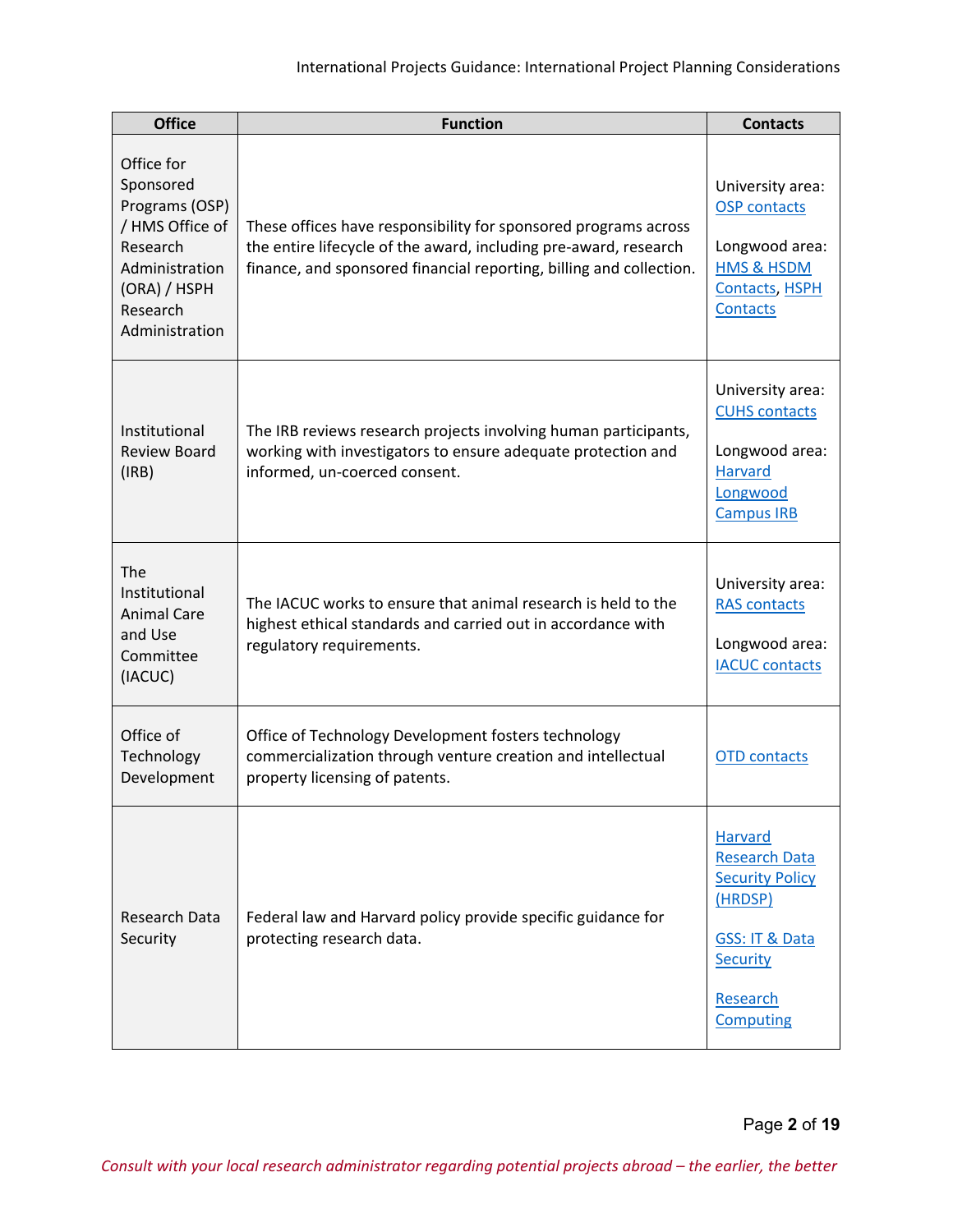| <b>Office</b>                              | <b>Function</b>                                                                                                                                                                                                                                                                                                                                                                                                                                                                                                                                                                                          | <b>Contacts</b>                                                              |
|--------------------------------------------|----------------------------------------------------------------------------------------------------------------------------------------------------------------------------------------------------------------------------------------------------------------------------------------------------------------------------------------------------------------------------------------------------------------------------------------------------------------------------------------------------------------------------------------------------------------------------------------------------------|------------------------------------------------------------------------------|
| Environmental<br>Health & Safety<br>(EH&S) | EH&S assists laboratory researchers to manage shipments and<br>transportation of dangerous goods, including chemicals,<br>radioactive materials, and biological materials, by ground, air, or<br>sea, in order to comply with the U.S. Department of<br>Transportation (DOT) regulations, International Airline<br>Transportation Association (IATA) guidelines and/or Maritime<br>law. Transporting certain materials may require import/export<br>permits or other documentation from federal agencies including,<br>US Border Protection and Customs, FDA, USDA/APHIS, Fish and<br>Wildlife, and CDC. | <b>Shipping &amp;</b><br><b>Transporting</b><br>Research<br><b>Materials</b> |
| Financial<br>Conflicts of<br>Interest      | FCOI compliance at Harvard focuses on transparency and the<br>management of "circumstances that reasonable observers<br>would believe creates an undue risk that an individual's<br>judgment or actions regarding a primary interest of the<br>University will be inappropriately influenced by a secondary<br>financial interest."                                                                                                                                                                                                                                                                      | <b>Financial</b><br>Conflicts of<br><b>Interest School</b><br>Contacts (pdf) |
| <b>Export Control</b>                      | School Export Control Officers facilitate compliance with<br>international sanctions as well as applicable U.S. laws and<br>regulations pertaining to exports of items, services and<br>technology.                                                                                                                                                                                                                                                                                                                                                                                                      | <b>Export Control</b><br>Administrators                                      |
| International<br>Office                    | This Office provides information and services for Harvard<br>international students, scholars and their family members who<br>plan to travel inside and outside the United States during their<br>time at Harvard including assistance with immigration issues<br>(work permits, travel), financial questions, social and cultural<br>differences, and resources at Harvard and in the community.                                                                                                                                                                                                        | International<br>Office contacts                                             |

# **B. Planning, budget and building alliances with foreign collaborators**

# **1. Have you gained an understanding of the region and country where the research will be conducted?**

- a. Research your destination
	- i. Closest city and services (e.g., post office, hospital and supermarket)
	- ii. Closest international airport
	- iii. Location of safe and reliable ground transportation
	- iv. Access to electricity and/or a generator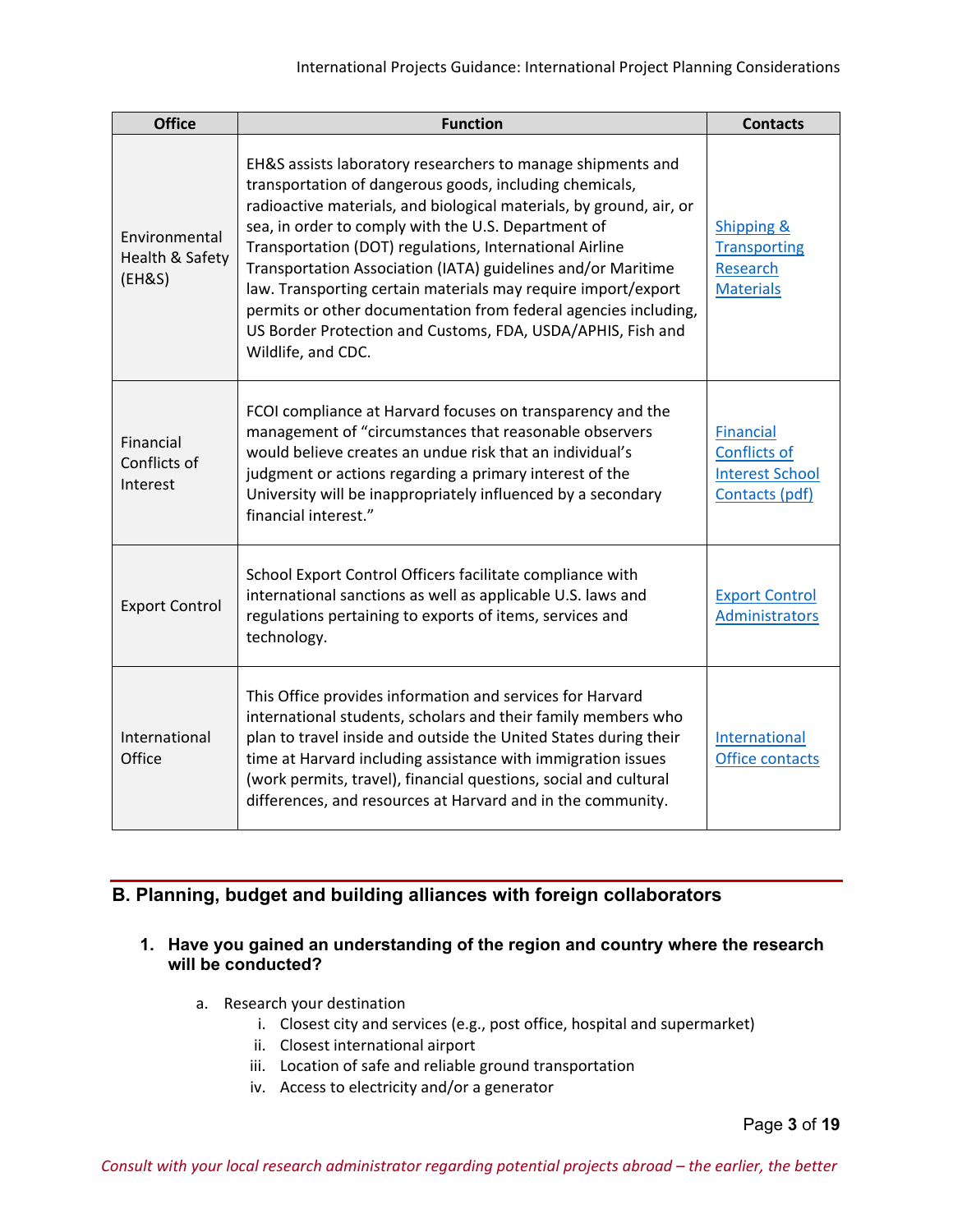- v. Access to water for drinking and bathing
- vi. Sanitation
- vii. Technology and supplies for project, office and daily personal needs
- viii. Technical troubleshooting support
- ix. Work space, storage space and housing
- b. Contact Harvar[d researchers with experience in the area.](https://www.hsph.harvard.edu/world-map/)
- c. Go to [Travel Tools](https://www.globalsupport.harvard.edu/travel-tools/) and follow the "Before you leave" checklist, which covers key areas such as travel policies, visa requirements, health consultations and more.

# **2. Do you have an affiliate with experience in the region to help with planning and compliance?**

a. **Find local experts** and people with experience in the region, e.g., NGOs, governmental entities, foundations, local universities, and hospitals. Exercise diligence in selection; careful background and reference checks should be performed. When work in licensed professions is required, proof of local professional licensure and institutional appointments of collaborators should be secured; also, the administrative and financial infrastructure supporting a collaborator should be examined.

These resources may help identify partners:

- NCURA [Global Partners,](https://www.ncura.edu/GlobalInitiatives/NCURAGlobalPartners.aspx)
- [Global Health Trials,](https://globalhealthtrials.tghn.org/) and the
- [Health Research Web Map.](https://www.healthresearchweb.org/)
- b. **Clearly define the partner role**, e.g., participate in the research design and implementation, ensuring compliance with local laws and/or project management. Determine if your partner should be included as a subrecipient or a contractor: [Subrecipient vs. Contractor Guidance](https://osp.finance.harvard.edu/subrecipient-vs-contractor-guidance)
- c. **Draft the proposal and/or project plan together** including timelines, ownership of the work product, allocation of costs and liabilities, roles and responsibilities (guidance at [Preparing a Proposal\)](https://osp.finance.harvard.edu/preparing-a-proposal). Ask about any foreign government approvals that may be required.

# **3. Have you considered the special features of working abroad when developing your budget?**

- a. **Calculate indirect costs** both locally and at the international site.
	- i. Review sponsor restrictions and budget for the sponsor's indirect rate as it applies to international sites (e.g., NIH only pays 8% to foreign institutions).
	- ii. Subrecipients may be only permitted to receive direct costs, so consider the possibility of including direct costs that would normally be covered as indirect. Note that payments to subrecipients and consultants are ordinarily made in U.S. dollars.
	- iii. Be aware of re-budgeting restrictions once awarded (check sponsor guidelines ahead of time to understand the process of re-budgeting funds after award time).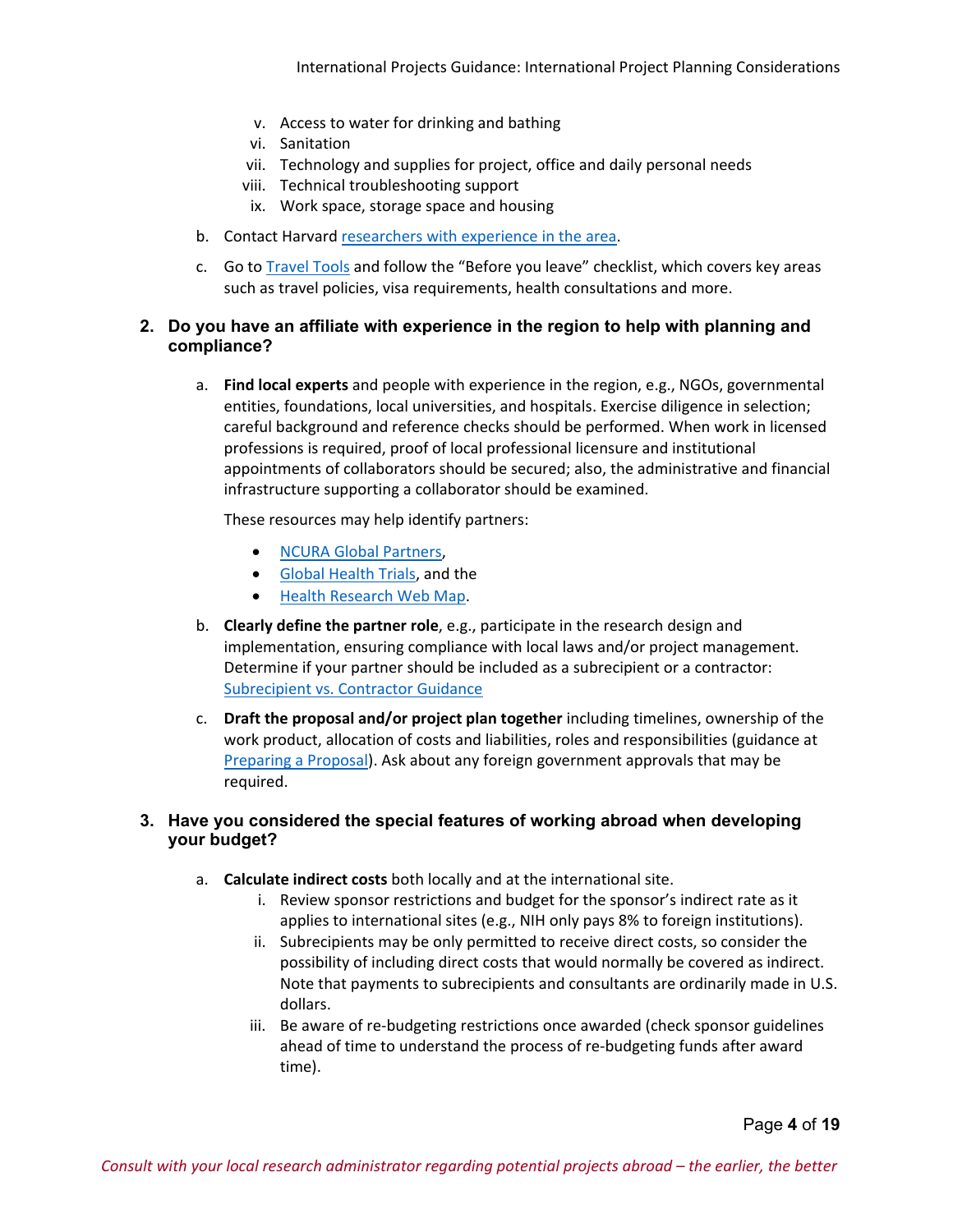iv. Also note that Foreign Per Diem rates are established monthly by the [Office of](https://aoprals.state.gov/)  [Allowances](https://aoprals.state.gov/) as maximum U.S. dollar rates for reimbursement of U.S. Government civilians traveling on official business in foreign areas.

#### b. **Consider the following added costs:**

- i. Visas and/or relocation costs (not always recoverable under federal awards).
- ii. International shipping costs and import duties (e.g., Nearly every country in Africa applies a Value Added Tax ("VAT") to goods and supplies imported into the country and to purchases made within the country). In countries where tax exemptions are available, an application for exemption may require months of negotiations, and if granted, caution must be exercised including the monitoring of local employees.
- iii. Translation costs, i.e., contracts and other key documents will need to be translated to English if they are in a foreign language.
- iv. IACUC, IRB and/or EH&S (e.g., lab safety and biosafety) costs.
- v. Medical fees for licensure (e.g., malpractice, medical, and repatriation; consult the University Insurance Department at 617-495-7971 to obtain professional malpractice coverage, if it is available).
- vi. Travel expenses, taking into account potential need for peak season travel.
	- 1. When traveling on federal funds, ensure Fly America Act compliance (lowest rate air fares on U.S. Flag carriers) [Fly America Act Overview](https://osp.finance.harvard.edu/sponsored-travel-guidance#flyamericaact)
	- 2. Purchase airline tickets using the [Harvard Travel Portal](https://travel.harvard.edu/)
	- 3. Relevan[t travel policies and reimbursement](https://travel.harvard.edu/policies-reimbursement)
- c. Notify OSP/SPA **if advanced payment is required** for those international sites that are not in a position to pre-finance a project.
- d. **Clearance from the U.S. Department of State** may be required prior to commencement of an international project when the project uses federal funds. Once approved, any sub-award or subcontract issued to the foreign component will need to contain provision for the "flowdown" of all applicable federal sponsor obligations to the "foreign component" organization. Most notably, these include research misconduct, animal welfare, human subjects, financial conflict of interest, debarment and suspension, lobbying, and fiscal controls.

#### e. **Guidance for developing a budget:**

- i. OSP: [Developing a Budget](https://osp.finance.harvard.edu/budget)
- ii. FAS: [Budget Preparation](https://research.fas.harvard.edu/budget-preparation)
- iii. GSS: [Budgeting](https://www.globalsupport.harvard.edu/manage-projects/budgeting)
- iv. HSCRB: [Budget and Business Office](https://hscrb.harvard.edu/RESO-budget-business-office)

# **4. Are you aware of Harvard's policies as they apply to contracts? Applicable federal law? Do you need assistance from Harvard's General Counsel?**

If the overseas research program involves a subaward/subcontract to a foreign organization, it is important that these agreements facilitate a full and complete understanding of sponsor obligations by the foreign organization and its key personnel, as well as the obligations imposed by US and foreign law. The use of a standard subaward/subcontract template, such as those developed by the Federal Demonstration Partnership (FDP), will typically not work effectively as a model for a foreign component or foreign site agreement.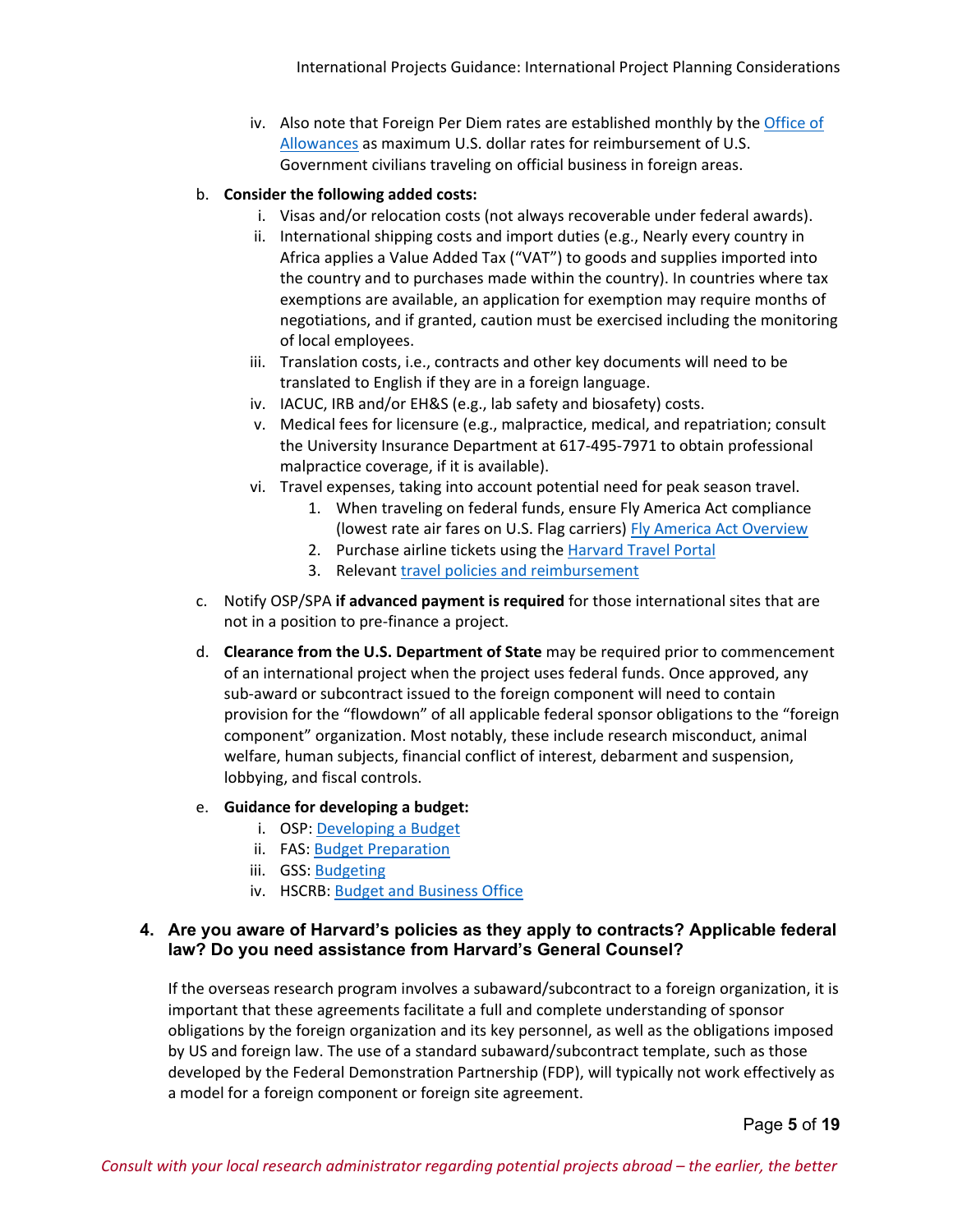Instead, agreements should include brief descriptions of each regulatory requirement in plain language accompanied by a website link to enable the research and administrative staff of the foreign organization or foreign site to obtain a fuller understanding of these requirements and to establish policies and processes to ensure and monitor compliance.

Also, Consult with your local research administrator regarding potential projects abroad - the earlier, the better agreements to be executed with foreign persons must normally be prepared and/or reviewed by local counsel in the foreign country to ensure compliance with local laws, including labor laws. Coordinate with the Office of General Counsel (OGC) on the selection of local counsel and anticipate for these costs.

In addition, consider following contracting details:

#### a. **Will there be a publication?**

Harvard rigorously adheres to it[s Policy on Publications](https://osp.finance.harvard.edu/publications-0) and the University Open Access [Policies.](https://osc.hul.harvard.edu/policies/)

#### b. **Will new intellectual property come out of the project?**

Contemplate any work product that might arise in the conduct of the project. Will the international collaborator require any rights to ownership, access, or distribution of intellectual property? See the [Statement of Policy in Regard to Intellectual Property \(IP](https://otd.harvard.edu/faculty-inventors/resources/policies-and-procedures/statement-of-policy-in-regard-to-intellectual-property/)  [Policy\)](https://otd.harvard.edu/faculty-inventors/resources/policies-and-procedures/statement-of-policy-in-regard-to-intellectual-property/)

#### c. **Will you use the Harvard Name to promote your project?**

Harvard use-of-name policies fully apply outside the United States. Foreign collaborators are often keenly interested in promoting their association with Harvard, and this promotion may take many forms, including the request to use the Harvard name in the titles of local entities or facilities, or attempts to use Harvard's shields or other indicia to brand written work product, or even objects such as vehicles. Requests to use the "Harvard" name must be reviewed and approved by the Harvard Trademark Program well in advance of any use of name. Please consult: [Policy on the Use of Harvard Names and Insignias](https://trademark.harvard.edu/policy-on-use-of-harvard-names-and-insignias) for further details.

In general, clauses for the protection of the university's name and marks should be clear and unambiguous in agreements with foreign institutions. One approach is to require that any use of the university's marks and name be subject to prior written approval by a designated person. Another approach is to specify the circumstances in which the university's name and marks may be used by the other party to fulfill its obligations under the agreement, with other uses subject to prior written approval.

Periodic review of the foreign institution's website is recommended to ensure appropriate use of the U.S. institution's name and marks. If the collaboration terminates early, the U.S. institution will want to ensure that its name/marks are removed from the materials, website, etc. The contract should make clear the period of time (e.g. the term of the agreement) during which the U.S. institution's name and marks can be used by the foreign institution.

# d. **Are there contract provisions on "choice of law" and dispute resolution?**

It is strongly preferred that contracts specify which legal jurisdiction applies. Options for choice of law, in order of preference, include governing the contract under:

i. A particular State's law, such as the law of the jurisdiction of the university (i.e., Massachusetts);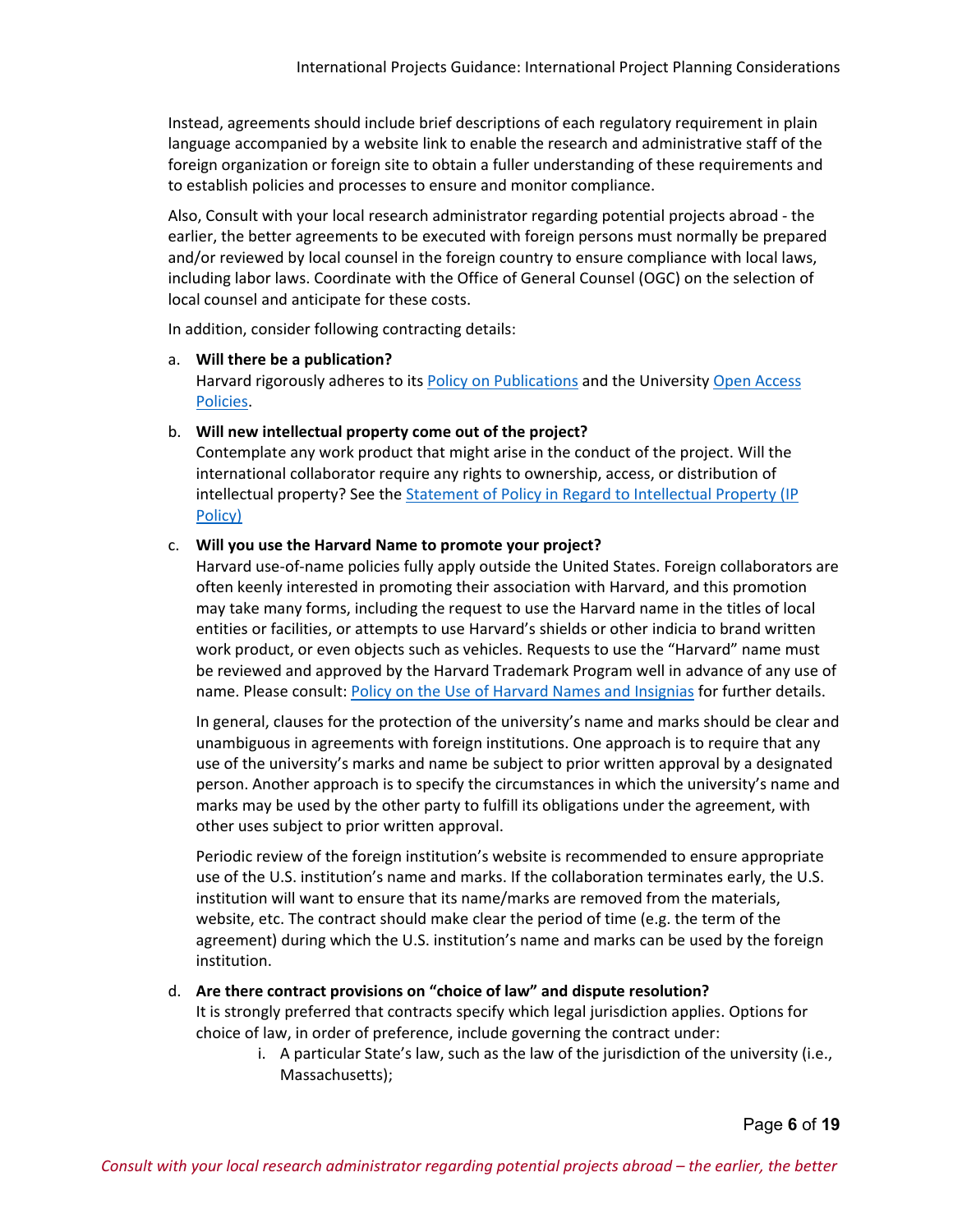- ii. New York or Delaware law, which are generally recognized as commercially developed and neutral; or
- iii. Laws of a neutral international jurisdiction, such as the United Kingdom, assuming the other party is not located there.

Also, when contracting with a foreign institution for academic activities, determine whether the program or activity is in a country that is a signatory to the NY Convention (prepared by the United Nations and adopted in 1958, the Convention requires courts of contracting "States" to recognize an agreement to arbitrate). If it is, consider binding arbitration for resolution of any disputes arising out of the contract as an alternative to a foreign country's courts.

#### e. **Is the foreign partnering institution owned by the foreign government?**

If so, the foreign institution may be entitled to sovereign immunity from enforcement of or performance under the contract. Claims of immunity are generally difficult to overcome, but in some cases can be under the Foreign Sovereign Immunities Act (FSIA), where one of the exceptions apply, such as the "commercial activity" exception, where a sovereign acts as a private player in the market, or where there is express waiver of immunity. Application of one of Consult with your local research administrator regarding potential projects abroad the earlier, the better these FSIA exceptions would provide the basis for obtaining jurisdiction over a foreign state (including their agents or instrumentalities) in U.S. courts.

Therefore, to provide contract breach protection, universities have a few options:

- i. Structure the payments so they are made in full before the actual work is performed; or, stagger them throughout the project. This way, the university's expenses are covered if the foreign institution gives notice of its intent to terminate. Also, if the foreign institution misses a payment, the U.S. University is alerted to possible breach and may notify its partner or stop work.
- ii. Draft an express waiver of immunity into the contract or MOU. It must be clear and unambiguous and intended for enforcement in the United States.
- iii. An express arbitration provision may confer jurisdiction in U.S. courts under certain circumstances.
- f. **Only a few people at Harvard have signing authority. Are you being asked to sign a contract on behalf of Harvard University?**

Harvard designates only a limited set of people who have authority to sign agreements on behalf of Harvard, whether with foreign governments, provincial officials, municipal or otherwise political officials, subcontractors, vendors or landlords. Faculty may be involved in negotiating agreements, but only in concert with their school officials, the Office for Sponsored Programs, or the Office of the General Counsel. In general, all agreements with governmental units, offices, or parastatals (i.e., having some political authority and serving the state indirectly) must be negotiated with advice from the OGC and be co-signed by the Vice Provost for International Affairs.

# **5. Does your project need Provostial Review?**

Provostial Review is conducted by the Provost's Office at Harvard University and is designed to review projects that pose management challenges and/or reputational risks beyond those routinely covered by the IRB or other review committees. The Provostial Review process also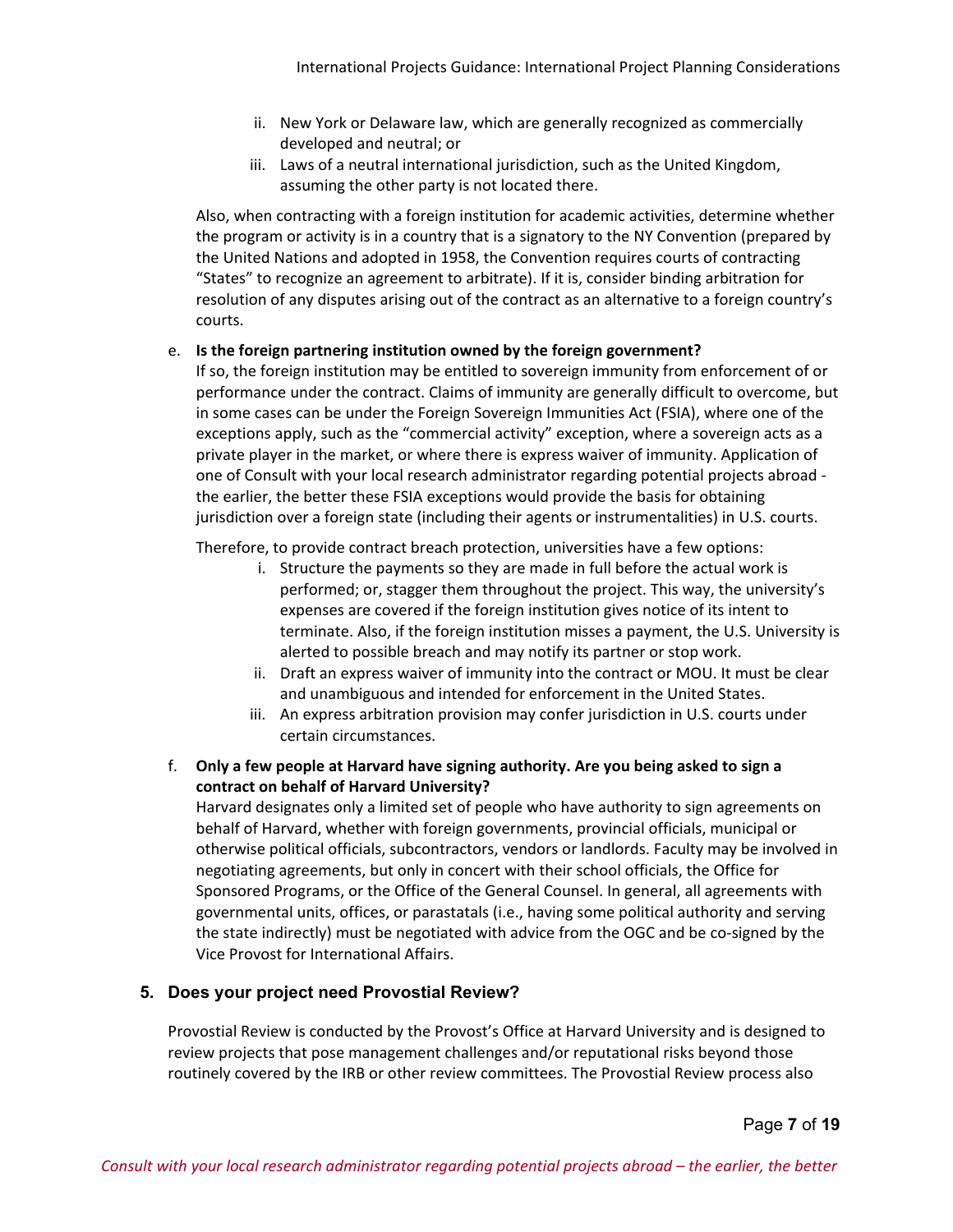considers the question of whether the proposed research project is within the research and academic mission of the University, as opposed to advocacy or consultancy.

There are ten criteria that can trigger a Provostial Review. These criteria are described on the Office of the Vice Provost for Research (OVPR) website under ["Provost Criteria for Review.](https://research.harvard.edu/2021/02/17/provost-criteria-for-review/)" Researchers planning international projects should consider if their project meets any of the criteria, and seek appropriate review as needed.

#### **6. Does your project trigger U.S. "anti-boycott" laws?**

The U.S. government maintains a complex set of "anti-boycott" laws designed to prevent U.S. organizations from supporting or participating in boycotts of friendly countries. These laws are primarily directed at the Arab League's economic boycott of Israel.

The range of boycott-related activity prohibited by the Department of Commerce includes the (i) refusal to do business with or in Israel or with blacklisted companies; (ii) furnishing of information about business relationships with or in Israel or with blacklisted companies; (iii) furnishing of information about the race, religion, sex, or national origin of another person; and (iv) discrimination against other persons based on race, religion, sex, national origin, or nationality.

Contractual agreements that require the institution to do any of the above are prohibited, and the receipt of a request, whether verbal or written, to further a boycott may need to be reported to the Department of Commerce. The Department of Treasury also implements antiboycott laws through section 999 of the Internal Revenue Code, which requires U.S. taxpayers to report operations in boycotting countries. The list of countries requiring cooperation with an international boycott currently includes Iraq, Kuwait, Lebanon, Libya, Qatar, Saudi Arabia, Syria, the United Arab Emirates, and Yemen. (From "Conducting Research Overseas: Setting up Operations" by William F. Ferreira. Nov. 2008, NACUA Conference an[d Federal Register / Vol. 81,](https://www.gpo.gov/fdsys/pkg/FR-2016-04-08/pdf/2016-08127.pdf)  [No. 68 / Friday, April 8, 2016 / Notices\)](https://www.gpo.gov/fdsys/pkg/FR-2016-04-08/pdf/2016-08127.pdf).

# **C. Travel and Safety**

#### **7. Passports and Visas**

#### **a) Does everyone traveling have a valid passport?**

Ensure Harvard project staff that travel to the foreign location have current passports. Passports should be valid for 3 months beyond your date of return: [U.S. Passports](https://travel.state.gov/content/passports/en/passports.html)

#### **b) Are there any visa or work permit requirements?**

Confirm in-country visa and work permit requirements. Work conducted in a foreign jurisdiction for more than a few weeks should generally be done only under appropriate research, academic or business visas, rather than under a tourist visa or a visa that allows attendance at seminars or professional/educational meetings.

Harvard faculty, staff and students should enter and remain in foreign jurisdictions only with appropriate visas. A visa is always required for travel unless the country to be visited offers a "visa waiver" for short-term stays (e.g. U.S. citizens do not need a visa to visit Canada for fewer than 180 days, though they may need one if their purpose is to study or work); visa waiver eligibility depends on the traveler's country of citizenship. Research, studies,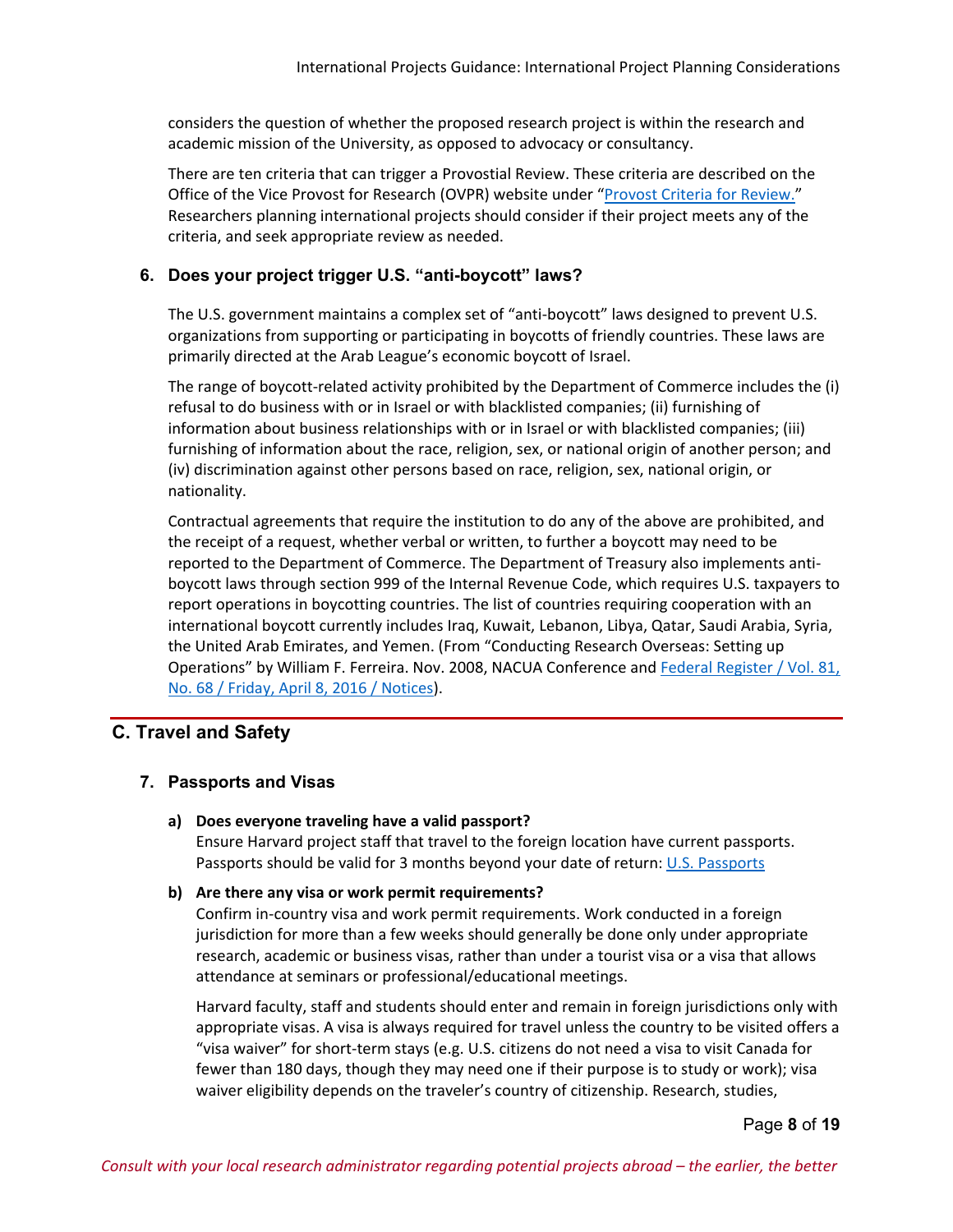conferences, or business meetings may necessitate a business visa (or a more specialized visa such as a student or research visa) rather than a tourist visa. Commercial services are widely available to secure, before departure from the United States, appropriate visas for these purposes. It is important to consider the visa laws and historical practices of a country in which a project or program is sited, and to do so well in advance of travel to that jurisdiction by Harvard faculty, students or staff, so that these issues can be anticipated and resolved in non-urgent circumstances.

Some visas can take as long as six months to process, so, visa requirements should be researched as early as possible.

- i. Obtain the appropriate travel documents, including visas: [Visas](https://www.globalsupport.harvard.edu/travel/pre-departure-support/visas)
- ii. Non-U.S. citizens in the U.S. on a visa (i.e. F-1, J Student, J Scholar, H1-B, O-1, TN or E-3), should confirm re-entry requirements: [Scholar Visa Types](https://www.hio.harvard.edu/visa-types)

# **8. Do you need additional medical insurance, medications or vaccinations?**

Contact your medical insurance provider to confirm international coverage. For long trips, consider pre-ordering a supply of medications. Check for any recommended vaccinations: [Travel Tools](https://www.globalsupport.harvard.edu/travel-tools)

Also, in case of an emergency, a management plan and strategies, including provision for medical care arrangements and evacuation, should be inquired into on a site-specific basis.

# **9. Do you have any undergraduate or graduate students traveling abroad?**

Review requirements for undergraduate and graduate students: [Forms & Checklists](https://www.globalsupport.harvard.edu/travel/pre-departure-support/forms-checklists)

# **10. Hiring Abroad**

**a) What are your options for hiring an individual or placing Harvard personal abroad?** There are several options for hiring an individual or placing Harvard personnel abroad. Programs must comply with the immigration and employment law of the country where the individual is working and must also comply with Harvard payroll, employment, and financial policies.

International hiring is a common need for projects and anyone who will spend the majority of their time abroad cannot be hired on the Harvard payroll under the Provost's payroll policy. However, there are six options that can be used by programs to meet their hiring objectives. They include:

- i. Partnering with an established organization in the host country
- ii. Hiring via Harvard Global
- iii. Using an existing Harvard entity
- iv. Contracting with a professional employer organization (PEO)
- v. Remaining based in the United States for a majority of the time with frequent travel, and
- vi. Engaging as an independent contractor.

Page **9** of **19** A more substantial alternative to the six options outlined previously is for the University and the cognizant school to establish an entity in a country where there are recurrent and ongoing projects and frequent requests for postings abroad for Harvard faculty and/or staff. This entity is controlled by Harvard and may act as the local employer. The OGC, the UCIPS,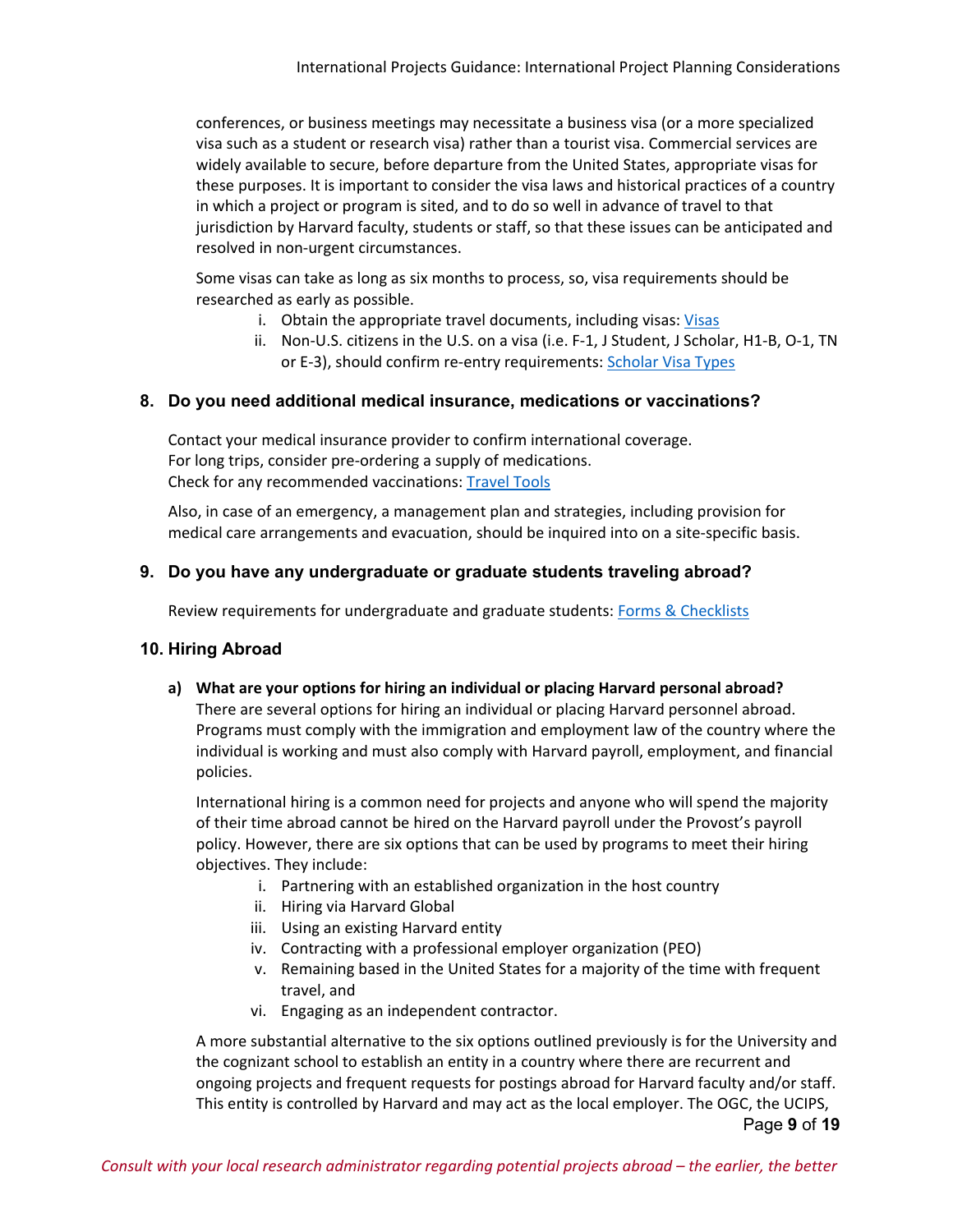and the Office of the Provost have experience in advising on the establishment of overseas entities and, in addition to the cognizant Dean, should be consulted if a faculty member or administrator is considering this significant step. Harvard currently has registered entities in the following countries: Argentina, Bostwana, Brazil, Chile, China, India, Japan, Mexico, South Africa, Tanzania, Tunisia, Turkey, the United Kingdom, and the United Arab Emirates.

Under exceptional circumstances, the University may employ individuals directly and station them abroad, for a defined period of time. If a faculty member seeks to remain abroad for a long period (more than six out of 12 months), they should consult with the Office of the Provost, the OGC, GSS, and the cognizant school administration, including the school's Dean of Faculty, as it necessitates significant preparation to assure appropriate compliance with both U.S. and non-U.S. regulations, the safety and welfare of the person stationed abroad, and consistency of the placement with University and school priorities.

In considering alternatives for hiring an individual abroad, faculty and staff should consult with the cognizant school's human resources office and GSS. If the project is supported by sources of federal funding external to the University, the cognizant sponsored programs officer(s) (Office for Sponsored Programs, Harvard Longwood Campus Research Administration, and Office of Technology Development) must also be consulted.

#### **b) What issues should be considered before you undertake international hiring?**

When a faculty member or administrator seeks to hire an individual, they first should consider and resolve a variety of practical issues. These include:

- i. how requirements of U.S. and host-country taxation, employment, employee benefits, and immigration laws will be met over time;
- ii. how costs of compliance with these laws will be paid;
- iii. how Harvard's administrative systems will accommodate those requirements; and
- iv. whether they can be accommodated using Harvard's existing payroll and benefits systems.

The cognizant school and department should also consider:

- i. how such employees will be supervised;
- ii. whether there is adequate insurance to cover risks associated with these employees' overseas responsibilities; and
- iii. whether stationing an employee abroad will require Harvard to register to do business in the relevant country.

This last measure—registering to do business in another national jurisdiction—is a highly consequential step that requires review from the University Committee on International Projects and Sites (UCIPS) and close consultation with the OGC and GSS. The costs associated with a failure to comply with local laws, such as fines and penalties, will be borne by the Harvard school that employs the faculty or staff member. The overall assessment is whether the risk incurred by the faculty or staff, the school, and the University are justified in relation to the programmatic benefit gained by stationing the person(s) abroad.

#### **c) Will you be hiring foreign citizens?**

If the program involves the use of local nationals as employees, serious attention must be directed to the tax, retirement, social security, health and other benefits that must be extended to such workers. Labor law regulations and practices in some countries, for example, limit an employer's ability to terminate employees without implementing a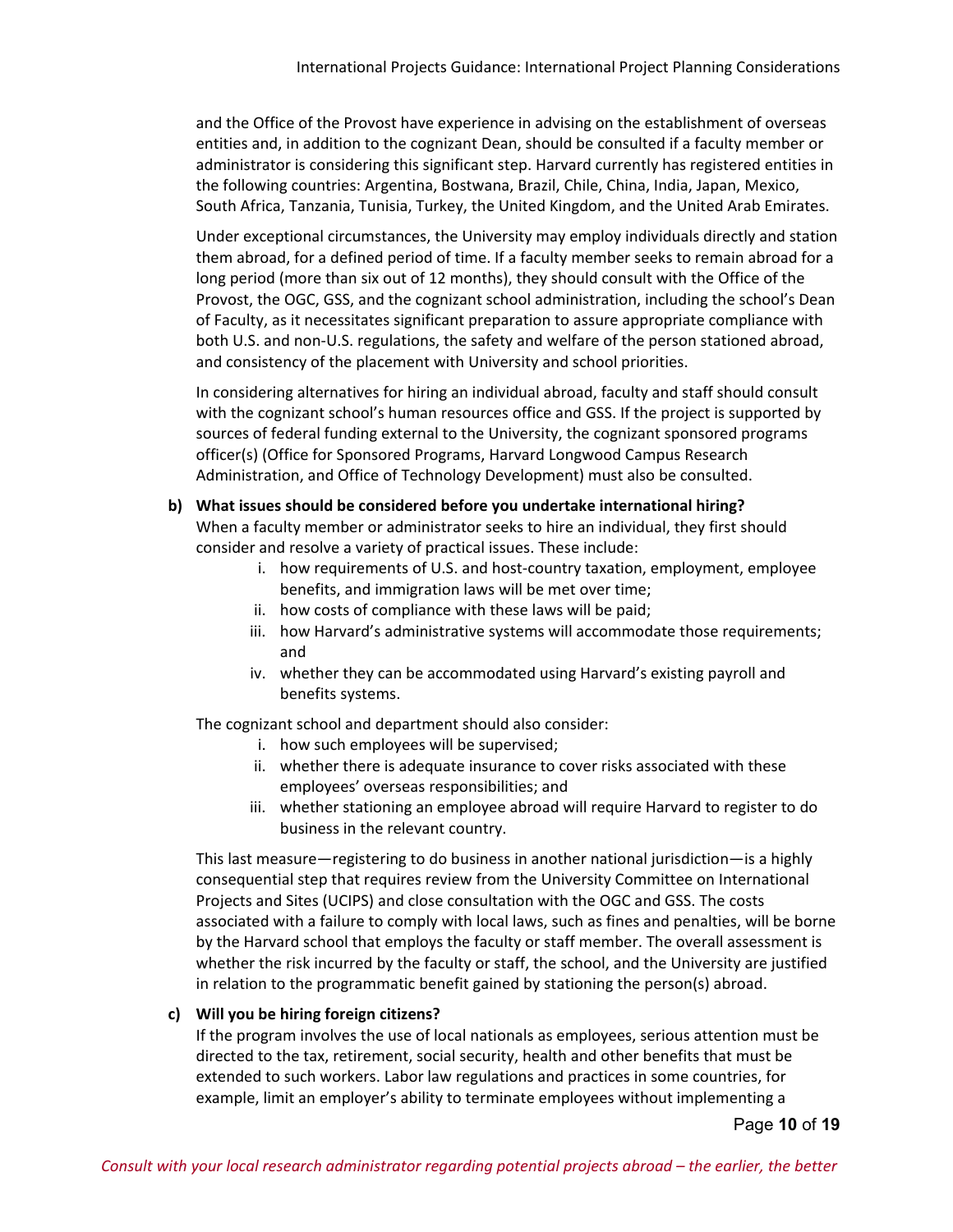progressive discipline system or providing severance packages. The use of local counsel "in country" who is familiar with these requirements for various categories of employees can prove invaluable.

Also, the following local laws should always be understood: discrimination, minimum wages, workplace safety, labor hours, vacation, benefits, and mandatory withholdings. National health insurance and retirement benefits are typical withholdings abroad. If the project is a "contract" for "public works" that includes "construction or repair", **the Defense Base Act** may apply and require workers' compensation insurance. Tax counsel, therefore, in cooperation with local accountants, should be consulted in order to develop a strategy to minimize double taxation of U.S. expatriates, and to minimize the burdens of complex local withholding and other requirements applicable to foreign nationals on the institution's payroll.

Harvard Global Support Services offers a wide range of assistance:

- i. Overview: [Employment](https://www.globalsupport.harvard.edu/plan/employment)
- ii. [Hiring & Staffing Options](https://www.globalsupport.harvard.edu/plan/employment/hiring-staffing)

#### **d) Will you be hiring foreign citizens for longer than 3 months?**

If the project requires Harvard employing staff that are citizens of the foreign location for a period lasting longer than 3 months (extended employment), seek approval from the relevant School Dean of Faculty. Extended employment abroad is typically done through an employer abroad such as a partner institution, a temp agency, or a Professional Employer Organization (PEO). Harvard rarely employs directly (i.e., engaging the person as an individual consultant).

#### **e) Will you be hiring any Harvard students, staff or faculty for work abroad that is longer than 6 months?**

With respect to any HU student or employee abroad longer than 6 months, Harvard Global will pay that person's wages. Longer employment may also trigger requirements to pay local taxes.

# **11. Are there additional training requirements?**

Site initiation visits or other "hands on" training should be conducted by experienced research study staff to ensure that all critical staff members at the foreign site are familiar with the terms of the agreement and the processes mandated by law and regulation. Staff members at the foreign site need to be trained to create and maintain the requisite documentation and source documents in accordance with a detailed schedule.

In the case of FDA-regulated research or research involving complex therapeutic interventions or healthy volunteers, it is also highly recommended that "on-site" monitoring be conducted.

Confirm any in-country training requirements for study personnel and any associated costs.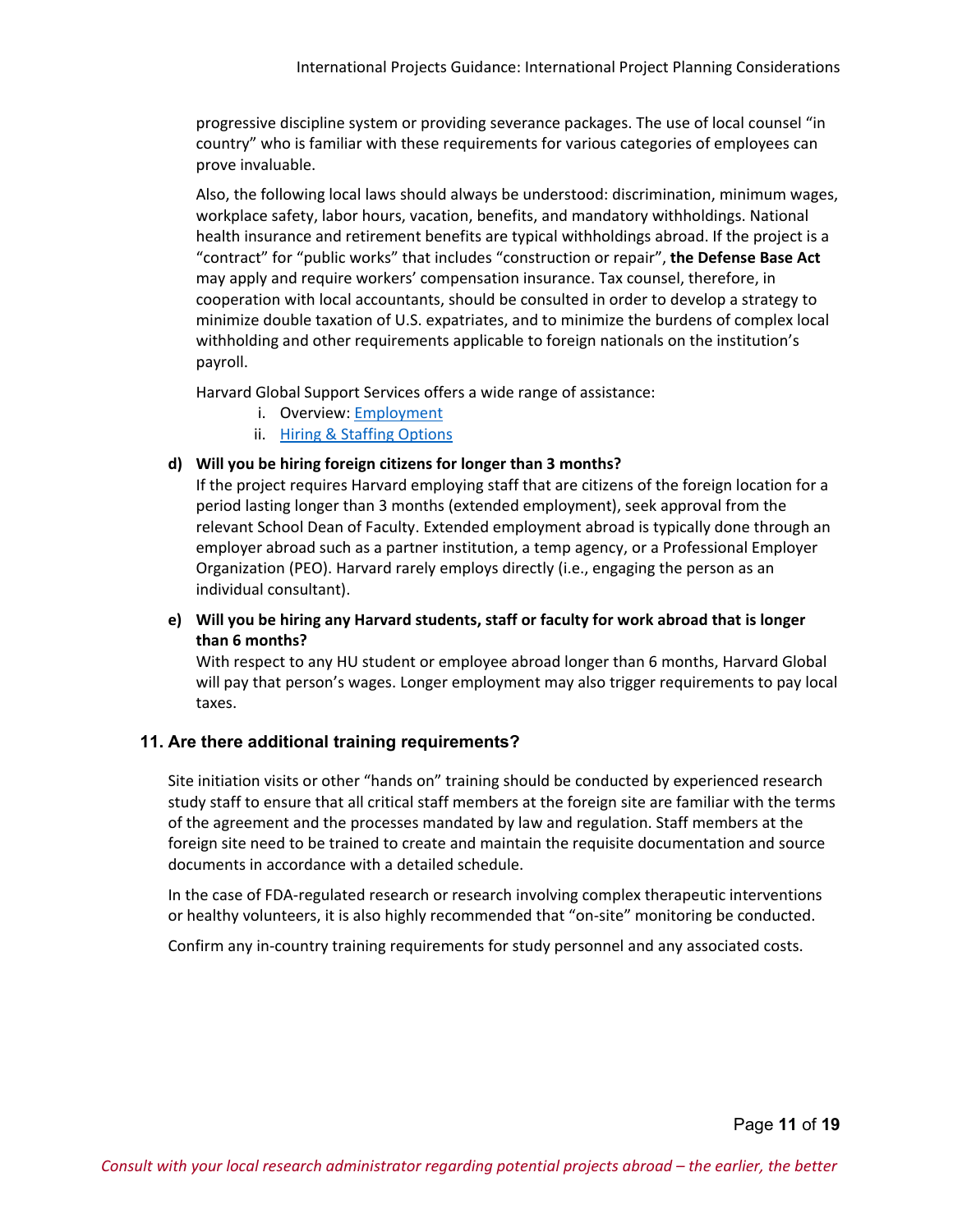# **D. Banking and Payments Abroad**

#### **12. Do you need a license to spend funds in that country?**

If you are traveling to a sanctioned country, **you may need a license to spend certain funds in that country**. The [International Air Transport Association](https://www.iata.org/) (IATA) website provides a list of currency rules.

#### **13. What is the mechanism for payment abroad?**

Confirm the host country's banking system and how U.S. funds are sent and managed incountry. The project administrator should ensure that the specifics of the payment process (i.e. check versus wire transfer) are included in the agreement and processed appropriately.

If Harvard must purchase supplies or services on behalf of a subrecipient, a local Harvard bank account may be established with a local bank; each school's financial administration is familiar with this process and can help in working with Cash Management on establishing an account and managing cash flow. GSS can also advise on alternative arrangements when local bank accounts are impractical. For information about requesting and managing a bank account abroad, see the [Harvard Bank Accounts Policy.](https://policies.fad.harvard.edu/pages/bank-accounts)

# **14. Can you pay in cash?**

Harvard faculty, staff and students should **not** pay local labor in cash, or pay cash for local procurement of supplies or equipment unless it is unavoidable and has been approved in advance by school level Finance and the Office of the Controller. Managing large sums of cash when abroad may present a personal security risk, and may violate sponsor, U.S. or local laws and regulations. (See FCPA details below). It is illegal, for example, to carry more than \$10,000 in cash or cash equivalents (e.g., traveler's checks) across U.S. borders without declaring the funds in a customs declaration. Other countries' limits may be lower.

In general, for purchases and payments that must be made by Harvard rather than by subcontractors, a long-term operating account may be established with a local bank, and each school's financial administration is familiar with this process and can help in establishing an account and a mechanism for a reliable flow of funds into the account.

#### **15. Will you need to purchase equipment or supplies abroad?**

Where the value exceeds \$5,000 per unit, including motor vehicles, you will need to comply with procurement regulations, including securing at least three competing bids from potential vendors. Exceptions may be made for specific, well documented reasons. Also, all tangible materials with a value of more than \$5,000 must be accounted for in an inventory, tagged and tracked. In no case should these purchases be made in the personal name of a Harvard faculty member, staff member or student, unless this is unavoidable and has been approved in advance by OSP/SPA. Research and departmental administration staff are well versed in these requirements, including inventory tagging and tracking, and faculty should work through them.

Other than in truly exceptional circumstances, motor vehicles should be registered in the name of a local collaborating institution, which would then assume responsibility for maintenance and local insurance requirements.

Page **12** of **19**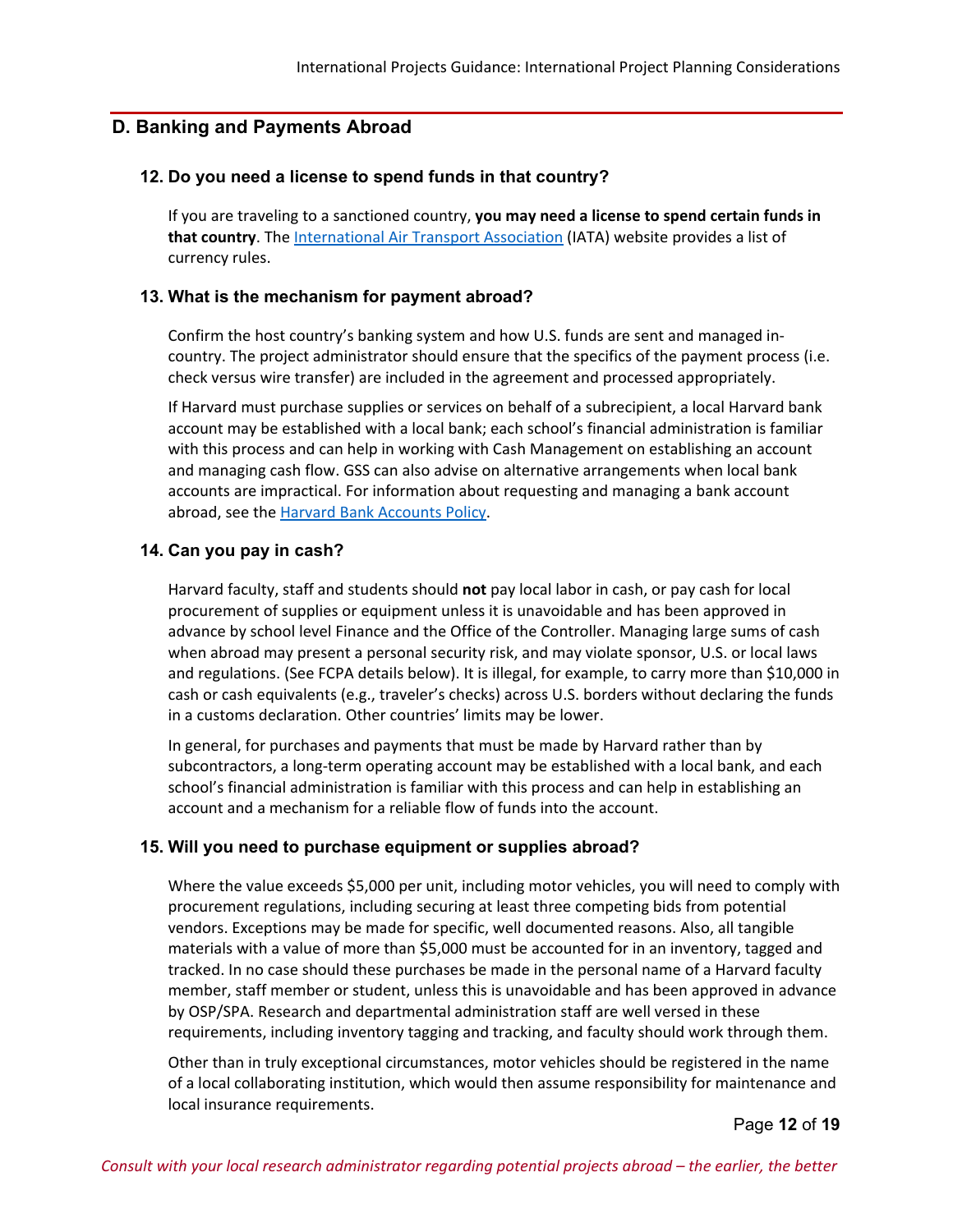# **16. What is your payment schedule for subrecipients or researchers abroad?**

Clearly define the payment schedule – either cost reimbursement or fixed price. Milestones are the most frequently used mechanisms. Also, discuss the foreign entity's cash reserves; if they do not have a lot of cash on hand, a fixed price agreement with some up-front funds may be needed to start the project.

# **17. Are you aware of the Foreign Corrupt Practices Act, prohibiting the exchange of anything for the purpose of securing an improper business advantage?**

**Under no circumstances may Harvard faculty, staff and students offer bribes, "payoffs" or "kick-backs" in attempts to influence officials of foreign governments or institutions.** Offering bribes, emoluments or remuneration in any form to an official of another government to influence them to do what they may not otherwise do is illegal under the laws of the United States and other nations. If approached by an official soliciting a bribe, Harvard faculty, staff and students should politely decline; if pressed and if, for example, personal safety is at issue, then they should exercise good judgment, immediately reporting to school and University officials the circumstances of the solicitation and any payment.

The Foreign Corrupt Practices Act (FCPA) is a U.S. federal law that prohibits the exchange of "anything of value" to a foreign official for the purpose of "securing any improper advantage" in obtaining, retaining or directing business (e.g. – decision to award a contract to Harvard). *Items of value* encompasses both monetary and non-monetary exchanges, such as travel and entertainment or training, scholarships or employment opportunities (e.g., employing the child of a foreign official to curry favor). There is no monetary threshold - any exchange of value constitutes a violation of the FCPA. The FCPA provides an exception for *facilitating payments*, such as expediting a visa application, much like one may pay to have a passport application expedited here in the United States. But for clarity, it is never allowable to provide payment to obtain a favorable decision, so caution should be exercised when contemplating a facilitating payment. See "Rules to Keep in Mind When Conducting University Business Overseas," listed under Advisories at [Publications & Advisories](https://ogc.harvard.edu/pages/publications) and also [The Foreign Corrupt Practices Act \(FCPA\):](https://ari.hms.harvard.edu/sites/g/files/mcu761/files/FCPA%20final%207%2015%2016updated%2011%2027%2018.pdf)  [Guidance for Faculty & Staff.](https://ari.hms.harvard.edu/sites/g/files/mcu761/files/FCPA%20final%207%2015%2016updated%2011%2027%2018.pdf)

# **E. Compliance and The Law**

# **18. Do you need to lease real estate abroad?**

Leasing real estate abroad requires prior approval. Harvard does not ordinarily purchase real estate abroad. Review and/or approval by the University Committee on International Projects and Sites (UCIPS), a vice president of the University (usually the VP for Campus Services), and in some instances the Corporation, is required for the University or any of its employees to commit to real estate leases or purchases. The approval process may be initiated through each school's financial administration and/or OSP.

Since lessors often refuse to lease property to an unregistered institution, the process of leasing or purchasing real estate abroad often triggers foreign registration requirements and suggests that Harvard is seeking to establish a permanent or semi-permanent presence in a foreign jurisdiction. Some developing countries assess a "real property transfer tax" that is triggered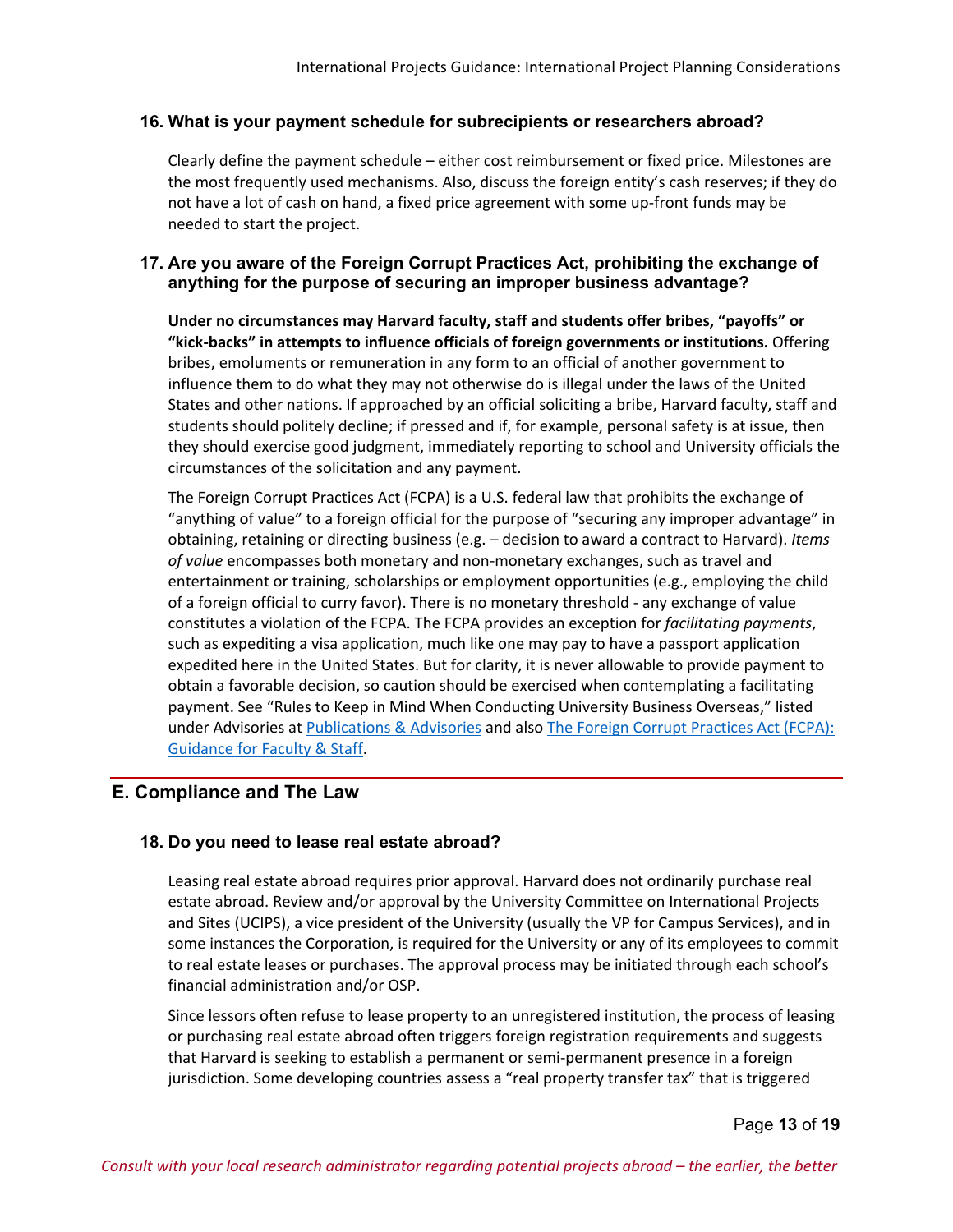every time real property changes hands. This tax sometimes applies to lease payments and to funds allocated for renovation, construction, and infrastructure improvement.

Contact GSS for assistance, and see: [Renting or Purchasing Space](https://www.globalsupport.harvard.edu/manage-projects/renting-or-purchasing-space)

#### **19. Do you need to "register" with the host country?**

The principal way for an institution to begin research activity is to "register" with the host country. Registration, broadly defined, is the means by which the institution notifies the country of its presence, and the method by which the foreign government approves the presence and keeps track of the institution. See [Legal Registration](https://www.globalsupport.harvard.edu/manage-projects/legal-registration) requirements.

Some international projects will require the execution of memoranda of understanding with divisions of the foreign government (e.g., Ministries of Health or Education) to establish the bases for the institution's "presence" and authorization to "do business" in country.

It may also be necessary to obtain tax exempt (or its equivalent) status under the laws of the jurisdictions in which the research program is located. Application and support for these types of special treatments usually requires interaction with governmental officials (e.g., Ministry of Finance or Taxation). When there are no tax exemptions made available to nonprofit institutions abroad, interest income on funds held overseas are frequently taxed.

#### **20. Does your research involve human subjects?**

If the research includes human subjects, ensure the IRB application has been fully approved, and for partner institutions as well. Human subjects review at international universities and governmental sign-offs are a long process. In general, Harvard does not allow Harvard projects to engage in direct clinical care of patients, as clinical care lies outside the core mission of the University. Any such arrangement would require specific approval from the Provost and the pertinent Dean of Faculty.

- a. **Human Research regulations/laws abroad**. The IRB applies the same ethical and regulatory standards to research conducted abroad as to domestic research and must also ensure that the protections in place are appropriate for the local research context in which the research will be conducted. It is also important to note that investigators must comply with the relevant laws protecting human subjects in the host country and any requirements for local ethical review. Investigators should consider partnering with local researchers in order to ensure understanding of local context and regulations. International regulations can also be found online by navigating to [International](https://www.hhs.gov/ohrp/international/compilation-human-research-standards/)  [Comilation of Human Research Standards](https://www.hhs.gov/ohrp/international/compilation-human-research-standards/) or [International Research.](https://catalyst.harvard.edu/programs/regulatory/internationalresearch.html) For Longwood area investigators, submit [a Service Request](https://harvard.az1.qualtrics.com/jfe/form/SV_9Hx4AQ5p974GvMF) to the [Quality Improvement Program](https://www.hsph.harvard.edu/regulatory-affairs-and-research-compliance/qip-services/) for IRB submission assistance, assistance connecting with a local researcher, and/or navigating local regulation(s).
- b. Ensure you and all investigators have a clear understanding of cultural and societal norms in the region, ensuring adequate recruitment measures and consent process.
- c. **Consult with your local IRB representatives for more information and to determine next steps:**
	- i. [University area IRB: CUHS](https://cuhs.harvard.edu/)
	- ii. [Longwood area IRB \(HMS, HSDM, HSPH\): OHRA](https://www.hsph.harvard.edu/ohra/)

Page **14** of **19**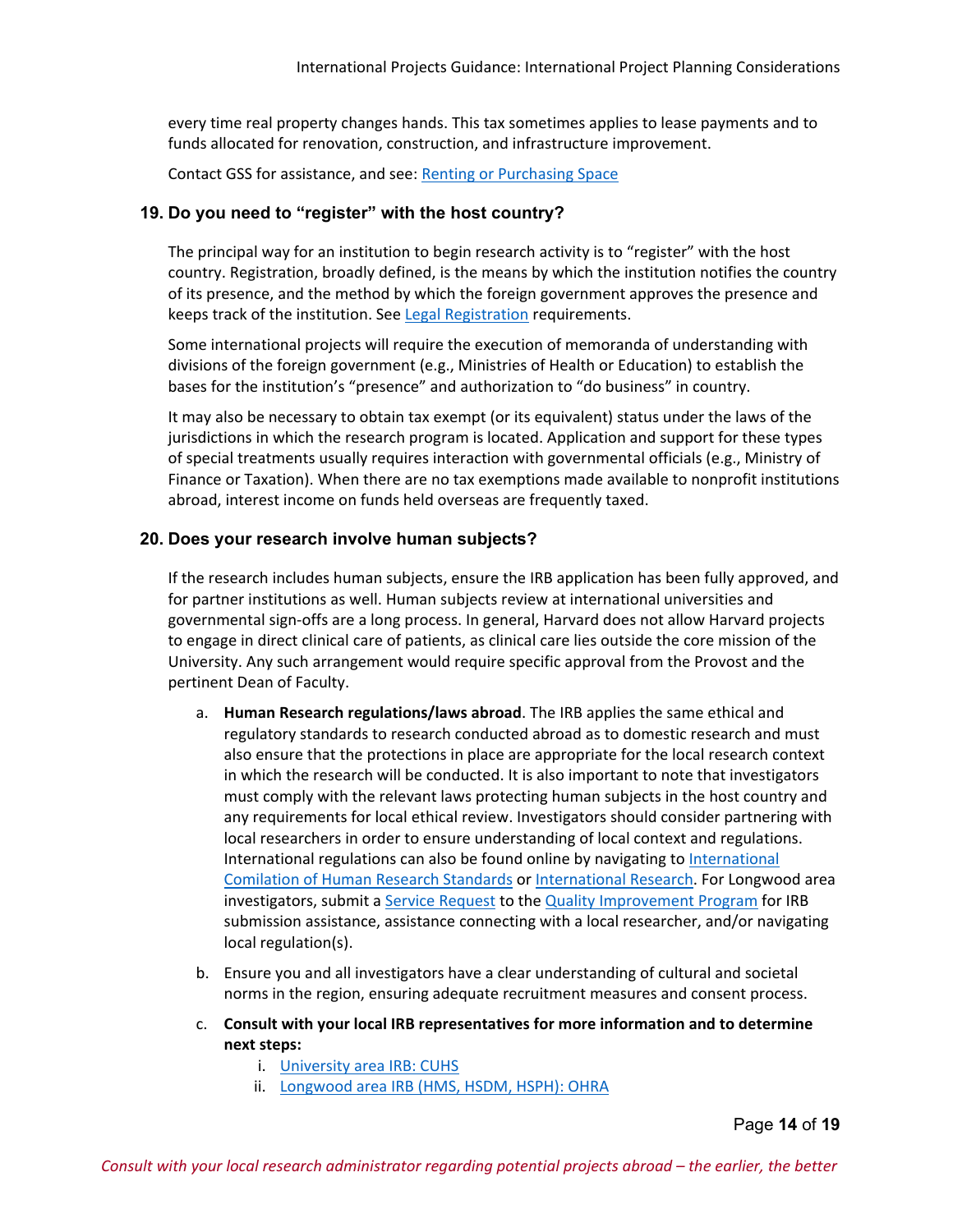# **21. Data Storage and Ownership**

#### **a) Does the collection of data include human subjects data?**

- i. If the data involves human subjects, see the section on IRB approval, above, and bring it to the attention of the IRB at the time of application.
- ii. Work with OSP/SPA to ensure appropriate data use terms are inserted into the subaward or negotiated in a separate Data Use Agreement (DUA): [Contact OSP.](https://osp.finance.harvard.edu/contact-osp)
- iii. If you are receiving data under a DUA, also consult with the IRB to determine the data security level.
- iv. Work with appropriate school IT security officer to ensure that the data is stored in accordance with any data security requirements: [Contact Information](https://security.harvard.edu/contact)  [Security.](https://security.harvard.edu/contact)

### **b) Do you know what data security level your project belongs to and the according responsibilities?**

- i. See the [Harvard Research Data Security Policy \(HRDSP\)](https://vpr.harvard.edu/pages/harvard-research-data-security-policy) and supporting documentation.
- ii. Work with appropriate school IT security officer to ensure that the data is stored in accordance with any data security requirements: [Contact Information](https://security.harvard.edu/contact)  [Security.](https://security.harvard.edu/contact)
- iii. When traveling abroad, data security risks may be elevated, depending upon the nature of the data and your destination. See "Keeping Your Data Safe [Abroad.](https://www.globalsupport.harvard.edu/news-advice/keeping-your-data-safe-abroad)"
- iv. Additional information and resources:
	- 1. [Security Requirements](https://policy.security.harvard.edu/security-requirements)
	- 2. [Information Security FAQs](https://policy.security.harvard.edu/faq)

### **c) How can you protect the security of your devices and the data on your devices?** The security of devices and in particular, the data on those devices, should be considered in any international project. The risks can take many different forms from surveillance and theft to malware and hacks. The degrees of privacy and security can vary greatly from one country to the next.

To protect your information and devices—especially if you'll be conducting research—it's important that you develop a data security plan that both serves your project's needs and adheres to the import and export controls and local laws of the host country. HUIT and GSS can support in developing an appropriate data security plan and further information can be found here: [Protecting Your Data](https://www.globalsupport.harvard.edu/manage-projects/it-data-security)

You may find it helpful to review the joint HUIT and GSS International Data Security Guide for Travelers and the general HUIT Advisory Resources. Many of the tips and recommendations for travelers are applicable while conducting an international project. See [Keeping Your Data Safe Abroad.](https://www.globalsupport.harvard.edu/news-advice/keeping-your-data-safe-abroad)

If secure network access is available, always connect to Harvard's network via VPN. And if a secure network is not available, consider using an "empty" machine to collect the data. Consider using an iron key (provided by HUIT) or an encrypted external hard drive to store documents. Access to a SharePoint site of cloud service may also be accessible. If your project involves working with human subject data, contact your School's Institutional Review Board (IRB) for approval. They may be able to connect you with a foreign IRB that

Page **15** of **19**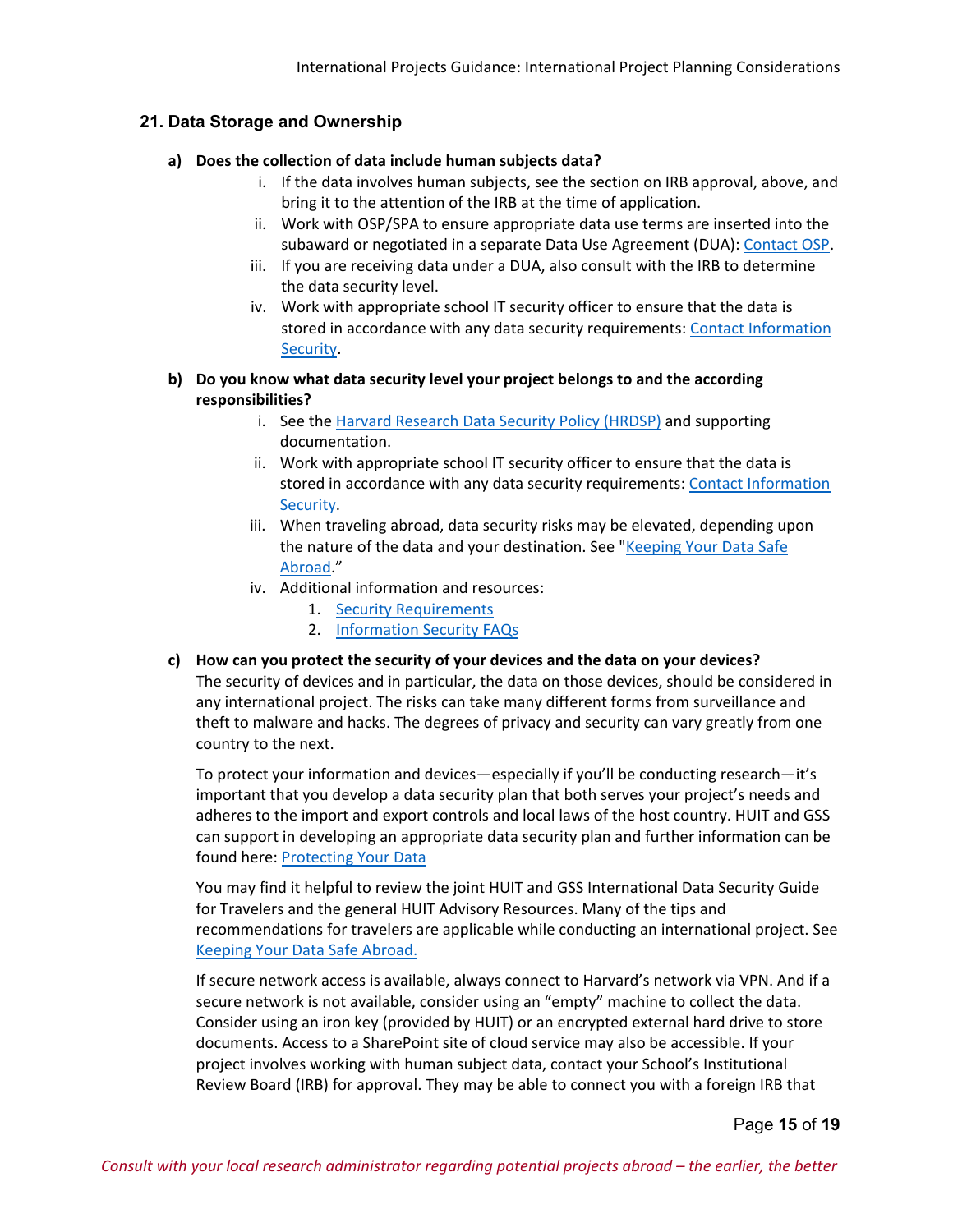can help you navigate the host country's privacy and data protection regulations. The foreign IRB may also need to approve your research.

And if you're working with sensitive or confidential information, refer to the Research Data Security & Management Guidance from the Office of the Vice Provost for Research. See [Research Data Management.](https://research.harvard.edu/2020/06/26/research-data-management/)

Cyberattacks and cyber monitoring are becoming more prolific and sophisticated. Be aware of and comply with visa, customs, and security rules to minimize the chances that you or your devices will be easy targets or selected for scrutiny.

If you're taking a group of students, faculty, or staff overseas and you're concerned about IT security, GSS and HUIT and coordinate an IT security overview for your group, conducted by your local IT group or HUIT. Contact GSS as soon as possible and at least a month before your travel.

If you believe you're an especially high-risk traveler due to the nature of your work or your destination, contact GSS for a personalized IT security plan in consultation with your local IT group or HUIT.

#### **22. Is your project subject to Export Controls? For example, are you shipping materials abroad, entering into collaborations with foreign businesses or citizens, or traveling internationally?**

#### **a) When do Export Controls Apply?**

**Generally.** Export controls refer to federal laws and regulations governing the export of certain items, information and technologies to foreign entities and foreign nationals either abroad or in the U.S. **Export controls apply whether the research activity is federally funded or not.** Failure to comply can result in severe consequences for individual researchers, including fines and imprisonment and limitations on future research. Export controls not only apply to the physical exchange of certain types of technical information and software, but also to the transfer of such information to individuals from other countries, even while they are at Harvard, and an export license may be required.

Export controls may apply to a number of activities in the academic research space, including shipping materials or equipment abroad, entering into international research collaborations with foreign entities, providing educational services abroad or travelling internationally. See [Export Control Policies & Procedures](https://vpr.harvard.edu/pages/export-controls-policies-and-procedures) for more details.

**Licenses.** If the project requires the transfer controlled technologies or information (i.e. prototypes, software or research results), a "license" must first be obtained from the relevant federal government entity:

- Department of Commerce oversees the **Export Administration Regulations (EAR)**, which is concerned with "dual use" items; i.e., items designed for commercial (civilian) purposes that can have military applications, such as computers, lasers and pathogens
- Department of State oversees the **International Traffic in Arms Regulations (ITAR)**, which is concerned with items that are military in nature, including equipment, software, algorithms and technical data and services directly related to those items. *The ITAR regulations also apply to the import of ITAR items.*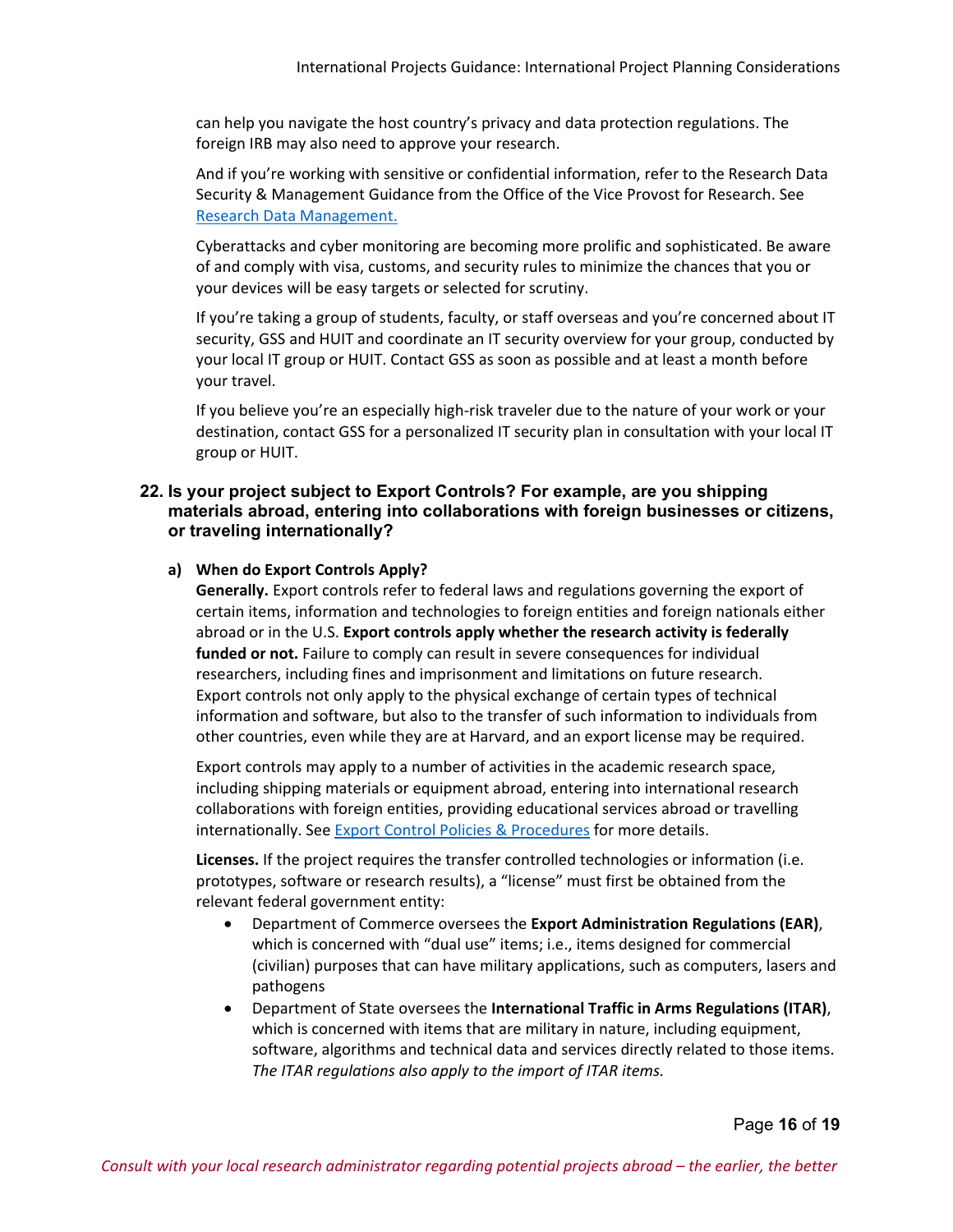• Department of Treasury oversees the **Office of Foreign Asset Control (OFAC)**, which administers and enforces economic and trade sanctions based on U.S. foreign policy and national security goals with respect to specified foreign countries and regimes as well as, terrorists, those engaged in proliferation of weapons of mass destruction, and other threats to U.S. national security, foreign policy or the economy.

**Contacts and Resources.** Before collaborating with a foreign national/entity, or presenting your research at an international conference, contact your School's Export Control Officer to ensure that the individuals/entities you are collaborating with, or presenting to, are not included on a sanctions list.

- Contact your school's Export Control Officer to provide further guidance and assistance. See [Export Control Administrators.](https://research.harvard.edu/2021/04/19/export-controls-policies-and-procedures/#exportadmin)
- Information about these restrictions is also available at:
	- i. [Export & Import Controls](https://www.globalsupport.harvard.edu/manage-projects/exports-imports)
	- ii. [Export Control Policies & Procedures](https://vpr.harvard.edu/pages/export-controls-policies-and-procedures)
	- iii. [Export Controls and Universities: Information and Case Studies](https://www.cogr.edu/sites/default/files/COGR_Brochure_-_Export_Controls_and_Universities_-_Information_and_Case_Studies.pdf) by the [Council on Government Relations \(COGR\)](https://www.cogr.edu/)
	- iv. [Export Administration Regulations \(EAR\)](https://www.bis.doc.gov/index.php/regulations/export-administration-regulations-ear)
	- v. [Understand the ITAR and Export Controls](https://www.pmddtc.state.gov/ddtc_public?id=ddtc_public_portal_itar_landing)
	- vi. [Sanctions](https://www.treasury.gov/resource-center/sanctions/Pages/default.aspx)

#### **b) Are you shipping items, samples or other materials abroad?**

**Shipment of Items, Equipment, Samples or other Materials:** Consult with your School'[s](https://research.harvard.edu/2021/04/19/export-controls-policies-and-procedures/#exportadmin)  [Export Control Administrator](https://research.harvard.edu/2021/04/19/export-controls-policies-and-procedures/#exportadmin) prior to shipping or carrying any samples or materials abroad: even some seemingly ordinary commercial items and technologies may be controlled.

- i. Examples of controlled items: global positioning systems (GPS), thermal imaging cameras, encrypted software, the Ebola virus, etc.
- ii. License requirements also depend upon the destination, end-user or end use of the item or technology.
- iii. To expedite the license determination review: describe the item and include the specific destination, end-user and end-use of the item.
- iv. Ask early and ask often. Export Control Officers typically screen items quickly, but if a license is required, it could take up to 90 days for the government to issue the license.

For lab supplies that are not found in country, Harvard has well-established relationships with vendors, and purchases can be done on behalf of the international site through HCOM. Shipments can be coordinated through commercial carriers like FedEx, DHL and UPS. Harvard Strategic Procurement also has an agreement with E. Sidney Stockwell, Co., Inc., a [customs broker](https://internal.procurement.harvard.edu/customs-broker) who can expedite deliveries into and out of the U.S. and most countries.

# **23. Will there be animal subjects research?**

If the foreign collaborator will be performing animal subjects research, work with them to determine the process for ethics review. Consult with a local IACUC representative to determine next steps

- i. University area: [IACUC](https://research.fas.harvard.edu/iacuc)
- ii. Longwood area (HMS, HSDM, HSPH): [Office of the IACUC](https://hms.harvard.edu/departments/hma-standing-committee-animals)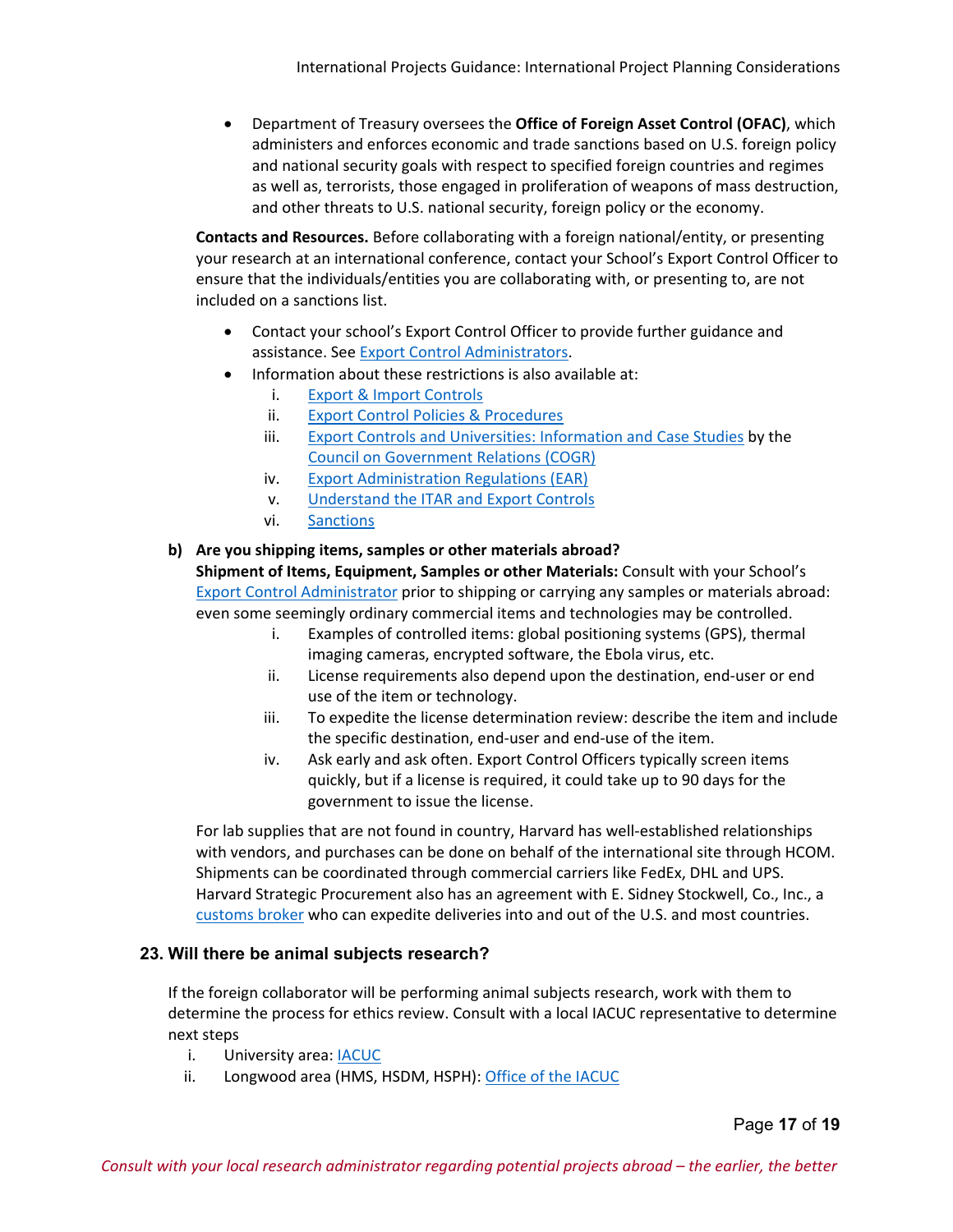### **24. Environmental Health & Safety**

- **a) Biosafety: Will the project involve biological agents, recombinant DNA, and chemicals that elicit a biological response?** Contact EH&S for next steps, [Biosafety](https://www.ehs.harvard.edu/services/biosafety)
- **b) Lab Safety: Will the research involve chemicals in a laboratory?** Consult EH&S and Lab safety officers, [Lab Safety](https://vpr.harvard.edu/lab-safety)
- **c) Radiation Safety: Will the research involve work with radioactive materials? (e.g., lasers, x-rays, machine produced radiation, etc.).** Contact EH&S to determine what requirements must be met before beginning research, [Radiation Protection](https://www.ehs.harvard.edu/services/radiation-protection)
- **d) Will you be shipping any chemicals, radioactive materials, biological materials?** The shipment of chemicals, radioactive materials, and biological materials by air, ground or sea must comply with Department of Transportation ("DOT") regulations, International Air Transport Association ("IATA") guidelines and/or maritime law. Transporting certain materials may require import/export permits or other documentation from federal agencies including, US Border Protection and Customs, FDA, USDA/APHIS, Fish and Wildlife, and CDC.
	- i. EH&S assists laboratory researchers with managing shipments and transportation of these dangerous goods. More resources can be found at [Shipping & Transporting Research Materials](https://www.ehs.harvard.edu/programs/shipping-transporting-research-materials) or contac[t Lab Safety](mailto:lab_safety@harvard.edu) for more information. See also:
		- 1. Harvard [EH&S: Shipping & Transporting Research Materials](https://www.ehs.harvard.edu/programs/shipping-transporting-research-materials)
		- 2. [CDC Import Permit Program](https://www.cdc.gov/cpr/ipp/index.htm)
		- 3. [FDA Import Program](https://www.fda.gov/industry/import-program-food-and-drug-administration-fda)
		- 4. [Fish and Wildlife Imports/Exports](https://www.fws.gov/permits/)
	- ii. For shipments that include animal, plant, insect, or cell specimens or other general inquiries, [contact GSS.](https://www.globalsupport.harvard.edu/about/contact-us)
	- iii. For importing and exporting goods, Harvard Strategic Procurement also has an agreement with E. Sidney Stockwell Co., Inc., [a customs broker](https://internal.procurement.harvard.edu/customs-broker) who can expedite deliveries into and out of the U.S. and most countries. The broker can also assist in obtaining a carnet [\(Exports & Imports\)](https://www.globalsupport.harvard.edu/manage-projects/exports-imports).
	- iv. Training courses on shipping materials are offered on the Harvard Training [Portal](https://trainingportal.harvard.edu/Saba/Web_spf/NA1PRD0068/app/shared;spf-url=common%2Fsearchresults%2Fshipping%2FALL) (emai[l Contact Support](mailto:trainingportalhelp@harvard.edu) with any questions).
		- 1. [Shipping Non-regulated Materials and Dry Ice](https://trainingportal.harvard.edu/Saba/Web_spf/NA1PRD0068/app/shared;spf-url=common/ledetail/cours000000000003259)
		- 2. [Shipping Excepted Quantities: Flammables, Corrosives, and](https://trainingportal.harvard.edu/Saba/Web_spf/NA1PRD0068/app/shared;spf-url=common/ledetail/cours000000000003257)  [Common Fixatives](https://trainingportal.harvard.edu/Saba/Web_spf/NA1PRD0068/app/shared;spf-url=common/ledetail/cours000000000003257)
		- 3. [Shipping Biological Materials and Dry Ice](https://trainingportal.harvard.edu/Saba/Web_spf/NA1PRD0068/app/shared;spf-url=common/ledetail/cours000000000003256)

#### **25. Have all Investigators disclosed and been vetted for Financial Conflicts of Interest (FCOI)?**

Ensure that all those responsible for the design, conduct and reporting of the project, including international collaborators, submit a disclosure form and complete training in accordance with the conflict of interest procedures set by the PI's school: [Financial Conflicts of Interest Policy.](https://vpr.harvard.edu/pages/financial-conflict-interest-policy)